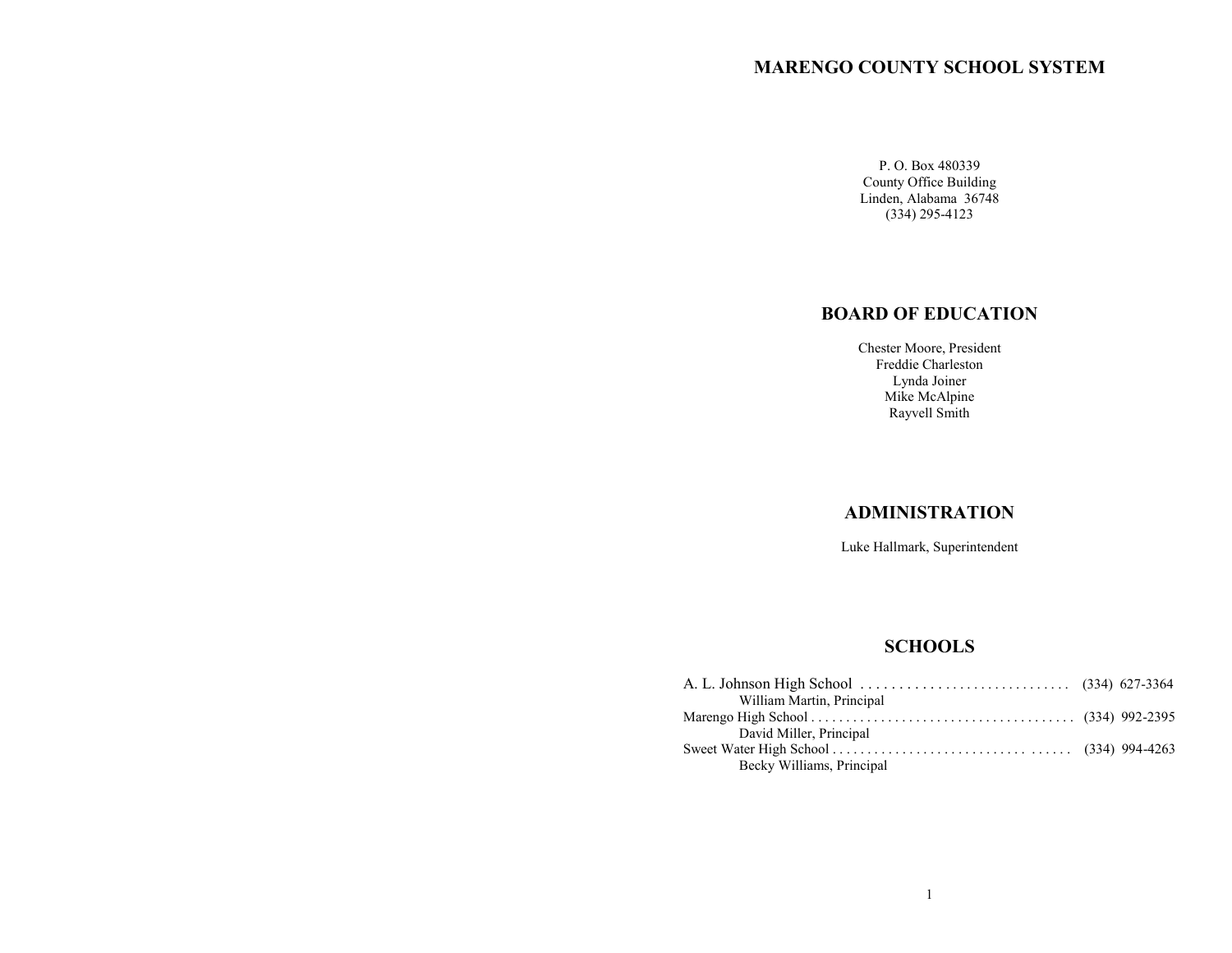# **TABLE OF CONTENTS**

# **GENERAL PROCEDURES AND POLICIES**

|                                | 4       |
|--------------------------------|---------|
|                                |         |
|                                | 4       |
|                                | 5       |
|                                | 5       |
|                                | 5       |
|                                | 5       |
|                                | 5       |
|                                | 5       |
|                                | 6       |
|                                | 6       |
|                                | 6       |
|                                | 6       |
|                                | 6       |
|                                | 7       |
|                                |         |
|                                | 7       |
|                                | 7       |
|                                | 7       |
| <b>CODE OF STUDENT CONDUCT</b> |         |
| Introduction                   | $\circ$ |

|                                                                     | 8  |
|---------------------------------------------------------------------|----|
|                                                                     | 8  |
|                                                                     | 9  |
| Responsibilities of School Administrators or Teachers               | 9  |
|                                                                     | 10 |
|                                                                     | 10 |
| Formal Disciplinary Actions and Procedures / Disciplinary Probation | 11 |
|                                                                     | 11 |
|                                                                     | 11 |
|                                                                     | 11 |
|                                                                     | 12 |
|                                                                     | 12 |
| Procedures for the Administration of Suspension and Expulsion       | 12 |
|                                                                     | 12 |
|                                                                     | 12 |
|                                                                     | 13 |
|                                                                     | 13 |
|                                                                     | 13 |
|                                                                     | 14 |
|                                                                     | 14 |
|                                                                     | 16 |
|                                                                     | 16 |
|                                                                     | 16 |
|                                                                     | 18 |
|                                                                     | 18 |
|                                                                     | 18 |
|                                                                     | 18 |

| Use of Digital Devices During Administration of a Secure Test | 20 |
|---------------------------------------------------------------|----|
|                                                               |    |
|                                                               |    |

| <b>SAFETY PROCEDURES</b> |     |
|--------------------------|-----|
|                          | 21  |
|                          | 21  |
|                          | 2.1 |
|                          | 2.1 |
|                          | 2.1 |

# **ATTENDANCE AND ACADEMIC RELATED POLICIES**

|                                                    | 22 |
|----------------------------------------------------|----|
|                                                    | 22 |
|                                                    | 22 |
|                                                    | 22 |
|                                                    | 23 |
|                                                    | 24 |
|                                                    | 24 |
|                                                    | 25 |
|                                                    | 25 |
|                                                    | 25 |
|                                                    | 26 |
|                                                    | 26 |
|                                                    | 26 |
|                                                    | 26 |
|                                                    | 26 |
|                                                    | 27 |
|                                                    | 27 |
|                                                    | 28 |
|                                                    | 30 |
|                                                    | 31 |
|                                                    | 31 |
|                                                    | 32 |
|                                                    | 33 |
|                                                    | 34 |
|                                                    | 34 |
|                                                    | 35 |
| Minimum Requirements for Promotion / Summer School | 35 |
|                                                    | 35 |
|                                                    | 36 |
|                                                    | 37 |
|                                                    | 37 |
|                                                    | 38 |
|                                                    | 39 |
|                                                    |    |

# **FORMS**

|--|--|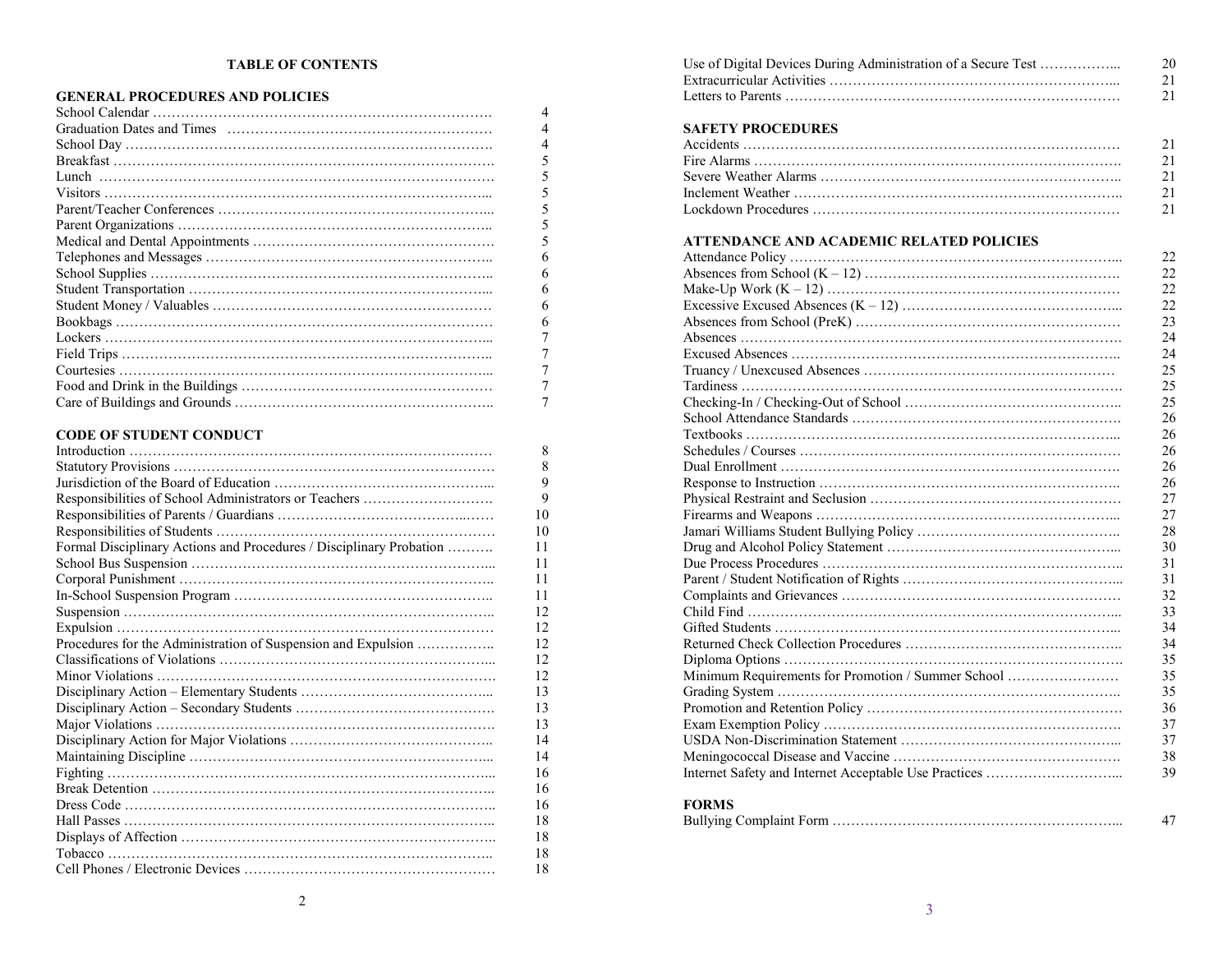#### **SCHOOL CALENDAR 2019-2020**

Tuesday, August 6, 2019 First Day for Students<br>
Monday. September 2. 2019 Labor Day Holiday Monday, September 2, 2019 Wednesday, September 18, 2019 Early Dismissal at 12:30 p.m.<br>Monday, October 14, 2019 Professional Development Day Monday, November 11, 2019 Veterans' Day Holiday<br>Wednesday, November 20, 2019 Early Dismissal at 12:30 p.m. Wednesday, November 20, 2019 Monday, November 25, 2019 – Friday, November 29, 2019 Thanksgiving Holidays Monday, December 23, 2019 – Tuesday, January 7, 2020 Christmas Holidays<br>
ednesday. January 8, 2020 Students Return Wednesday, January 8, 2020<br>Monday, January 20, 2020 Monday, February 17, 2020 Presidents' Day Holiday Wednesday, February 26, 2020 Early Dismissal at 12:30 p.m. Monday, March 23, 2020 – Friday, March 27, 2020 Spring Break Holidays<br>Friday, April 10, 2020 Spring Holiday (built-in Wednesday, April 22, 2020 Early Dismissal at 12:30 p.m. Thursday, May 21, 2020 Last Day for Students

Professional Development Day (no students)

Martin Luther King, Jr. Holiday

Spring Holiday (built-in weather day)

# **GRADUATION DATES AND TIMES**

| A. L. Johnson High School | Friday, May 15, 2020, at 6:00 p.m. |
|---------------------------|------------------------------------|
| Marengo High School       | Friday, May 15, 2020, at 7:30 p.m. |
| Sweet Water High School   | Sunday, May 17, 2020, at 3:00 p.m. |

#### **SCHOOL DAY**

Students should not be dropped off at school before 7:15 a.m. Students who arrive at school before 7:40 a.m. should report to the cafeteria.

- A. L. Johnson High School: Teachers will escort students from cafeteria to the elementary building.  $7<sup>th</sup>$  through 12<sup>th</sup> grade students will report to gym when finished with breakfast.
- Marengo High School: When students finish breakfast, they report to their classrooms. Teachers must be in their classrooms by 7:20 a.m.
- Sweet Water High School: Students will remain in the cafeteria until the 7:40 a.m. bell rings.

At 7:40 a.m., a bell will ring for all students to report to  $1<sup>st</sup>$  period class. The Tardy Bell will ring at 7:44 a.m., with classes beginning promptly. Students who are tardy to any classes will receive break detention. Students may not leave school without first obtaining permission and signing out through the office. A student is considered to be at school once he/she is on school grounds.

#### **BREAKFAST**

The cafeteria will begin serving breakfast at 7:20 a.m. each morning. The cost for a student breakfast is \$1.75 and the reduced student price is \$0.30. The price for teachers is \$2.00 and visitors will be charged \$3.50. Students arriving before 7:40 a.m. may report to the cafeteria if they wish to have breakfast. Only students who are going to eat breakfast may report to the cafeteria in the morning.

# **LUNCH**

The cost of a school lunch is \$2.50 for students. Reduced price lunches are \$0.40. Teacher lunches are \$3.50 and visitors will be charged \$5.75. All students must work toward keeping our cafeteria clean, and no items may be taken from the cafeteria.

#### **VISITORS**

All visitors must report to the office before entering any other part of the school building and/or campus. All visitors will be asked to sign in and be issued a pass from the office. Passes will not be issued to students from other schools for campus visitation during school hours. Parents must wait outside the office for students. We cannot interrupt the learning environment throughout the day. Any exception will be at the discretion of an Administrator. Unauthorized persons on the school campus may be subject to Alabama trespass laws. Students will not be called out of class by a parent, relative, or friend during school hours.

# **PARENT / TEACHER CONFERENCES**

One of the priorities of the Marengo County Board of Education is keeping parents informed of their children's progress and needs. If parents wish to talk with their child's/children's teacher, they should call the main office of the school or email the teacher through the link provided on the school website to schedule a conference. Conferences will take place before or after school or during the teacher's planning period.

#### **PARENT ORGANIZATIONS**

The Marengo County Board of Education encourages parents and community members to be actively involved in the education of all students. Participation in the school's Parent Teacher Organization (PTO) is the best way to support the school and be an active decision-maker at the local school level.

# **MEDICAL AND DENTAL APPOINTMENTS**

Parents are encouraged to make medical and dental appointments for students either after school hours or on those days when school is not in session.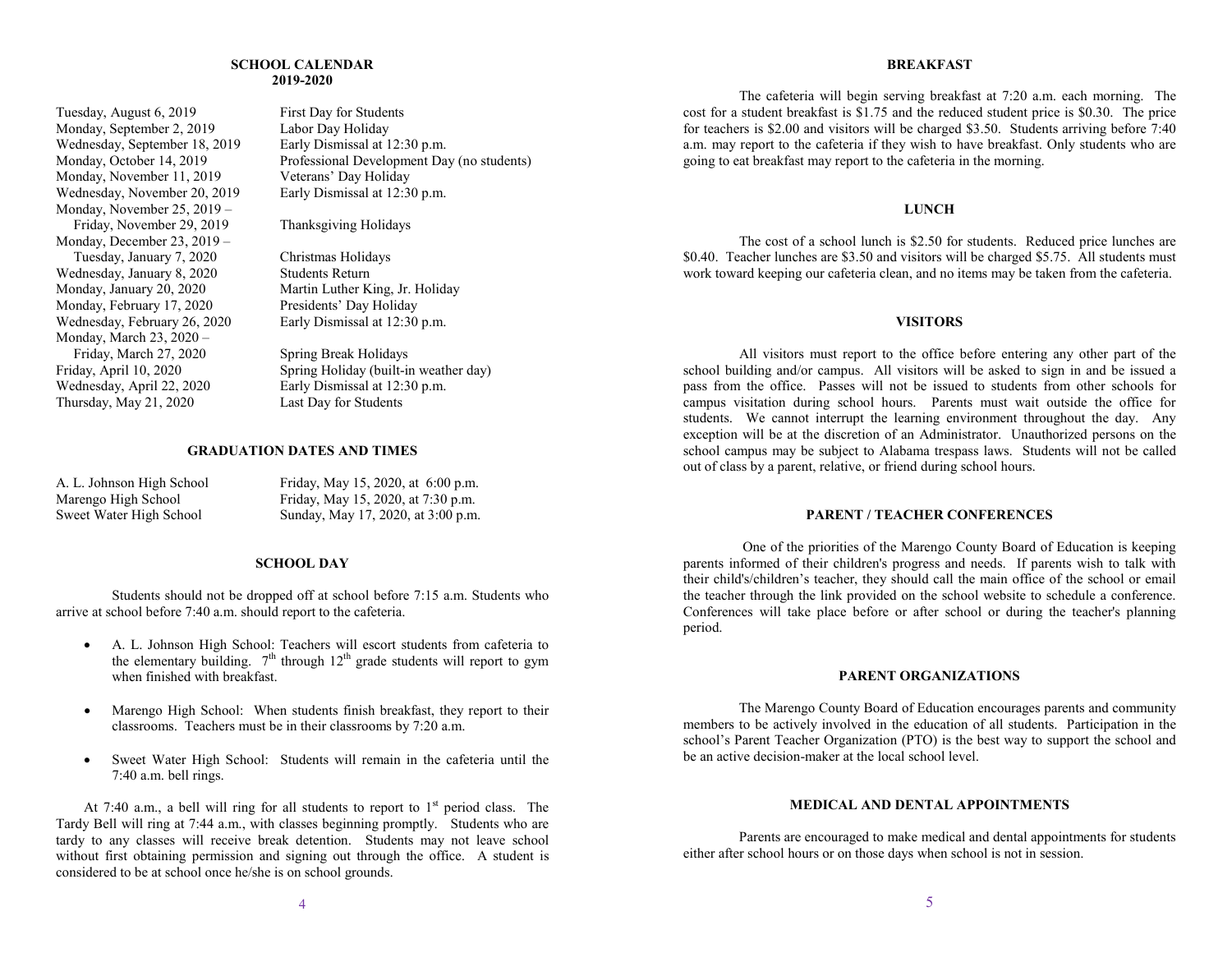#### **TELEPHONES AND MESSAGES**

All school telephones are for the purpose of conducting necessary school business. Students may be permitted to use the office telephone only in case of absolute necessity as determined by school officials. Students who use the office telephone must have permission of office personnel.

Students will not be called to the telephone nor will students be called out of class to talk with a parent or other person. Naturally, there are emergencies which arise from time to time which necessitate a message to or from a parent or the delivery of an item to a student. The school is happy to cooperate with the delivery of emergency messages, but this becomes very time consuming; therefore, only emergency messages (as determined by an Administrator) will be delivered. Parents should have an understanding with their child as to his/her plans for after school since after school arrangements are not considered to be an emergency.

#### **SCHOOL SUPPLIES**

Supplies needed at school, other than textbooks, must be provided by the parent. This includes paper, pencils, notebooks, and other supplies as designated by the teacher. Students should always come to each class with the textbooks and supplies necessary to do all class work as assigned.

#### **STUDENT TRANSPORTATION**

All transported students must abide by the rules and regulations posted on the buses. Students not conforming to these rules will not be allowed to ride the bus. Only students with a valid driver's license will be allowed to drive vehicles on the school campus and these students must park in designated areas and possess a valid parking permit. Reckless driving on the school campus is strictly forbidden and students are not to sit in vehicles during school hours. Students are not to arrive at school until 15 minutes before school takes in. Students who drive should report to the gym until homeroom unless they are eating breakfast. Students that drive to school may not park off campus and then walk to school. Students that drive to school must park on campus.

#### **STUDENT MONEY / VALUABLES**

Students should not bring excessive amounts of money to school. Students should also refrain from bringing valuable items to school. The school will not be responsible for lost or stolen items.

#### **BOOKBAGS**

Only one book bag per child is allowed in the classroom. No rolling book bags or duffel-type bags will be allowed on campus.

#### **LOCKERS**

Lockers will be assigned by homeroom teachers at the beginning of the school year. Students in grades  $\frac{7 - 12}{12}$  will pay a \$10.00 rental fee for a locker. Lockers must be kept clean at all times. Students are not to change lockers without office approval. There will be a charge of \$1.00 to have locks cut off. The school is not responsible for items lost or stolen from lockers. Students are encouraged to have a lock on all lockers.

#### **FIELD TRIPS**

Field trips are designed to enrich student learning, provide opportunities for participation in curriculum-related activities, and assist students in reaching educational goals. Field trips will be monitored and may be disallowed for individual students based on attendance, grades, and behavior. Also, parents may request that a student not accompany a group. In this case, the student will follow their normal schedule and complete assignments for the class which is on the field trip. During such trips, students represent our schools and will act accordingly. Students will follow school rules and the directions of the teachers/chaperons. Dress code for field trips will be at the discretion of the teacher/chaperon depending upon the activities planned.

# **COURTESIES**

Please observe rules of courtesy to everyone at all times. Do not push or shove any person or walk between two people who are talking. Keep to the right in the halls as you change classes. Leave doorways and walkways clear so that those entering and leaving the building may do so. Do not sit on desks or tables.

#### **FOOD AND DRINK IN THE BUILDINGS**

Students are not allowed to bring food or drink of any type into any school building, including the gym, without prior permission from an Administrator. The only exception is water in a clear, plastic bottle. Violation of this policy may result in items being confiscated or disposed of and other disciplinary actions.

#### **CARE OF BUILDINGS AND GROUNDS**

Every student should have a deep feeling of interest and pride in taking care of our buildings and the school grounds. Our custodial staff works to keep our schools clean, but they can't do this work alone. Student cooperation is needed and expected. Writing, marking on, or defacing school property is forbidden. Any abuse or destruction of private or school property will be paid for by the student and/or parents. Do not make marks on furniture, equipment, or walls. The placement of posters in the hall must have office approval. Be sure to clean shoes well before entering the building. Take special care to help keep restrooms clean. All trash should be thrown into a trash can. If you see waste paper on the floors or outside the buildings, please help by picking it up, even if you didn't put it there.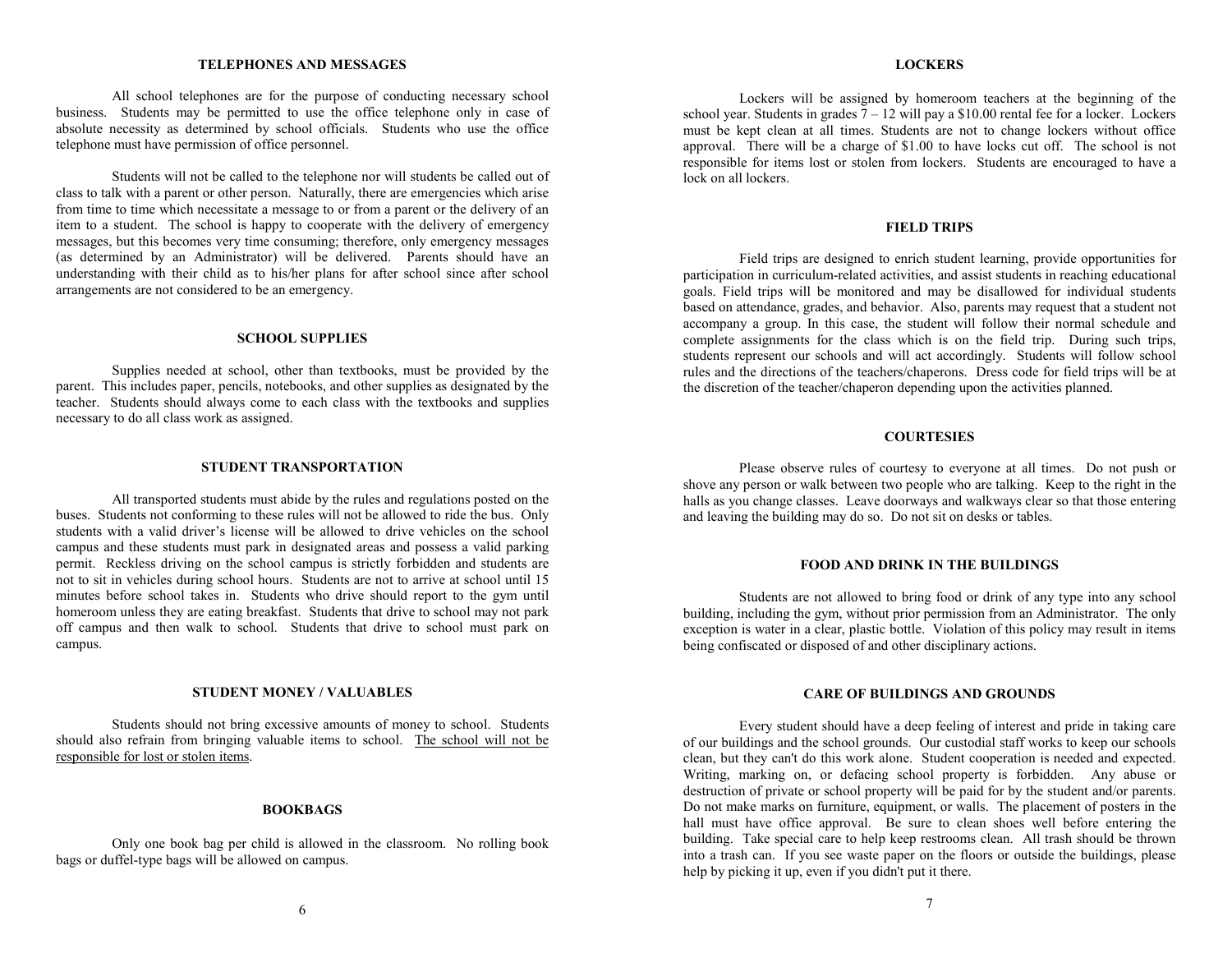#### **CODE OF STUDENT CONDUCT**

#### **INTRODUCTION**

The Marengo County Board of Education believes that instruction should occur in an environment conducive to learning. Effective instruction requires good order and discipline.

As students progress in our school system, it is reasonable to assume that an increase in age and maturity will result in the students' assuming greater responsibility for their actions. It is recognized that differences in age and maturity require different types of disciplinary action; however, the procedures identified shall apply to all students.

To assist school personnel, parents, and students in maintaining an effective learning environment, the **CODE OF STUDENT CONDUCT** is designed to accomplish the following:

Describe the responsibilities of the school, home, and student.

Define disciplinary actions.

Standardize procedures for administering formal disciplinary actions.

Identify classifications of violations and describe procedures for disciplinary action.

Explain due process procedures.

A code of conduct signed by parents and students must be on file within two (2) weeks of the first day of school. Students enrolling after the first day have one (1) week to turn in a signed code of conduct. Failure to turn in a signed code of conduct will result in disciplinary action.

#### **STATUTORY PROVISIONS**

Act 94-782 of the Alabama Legislature requires "each local public board of education shall adopt a written policy for its standards on school behavior. Each local public school Superintendent shall provide at the commencement of each academic year a copy of the written policy on school behavior to each parent, guardian, or other person having care or control of a child who is enrolled."

"Any parent, guardian, or other person having control or custody of any child enrolled in public school who fails to require the child to regularly attend the school or tutor, or fails to compel the child to properly conduct himself or herself as a pupil in accordance with the written policy on school behavior adopted by the local board of education and documented by the appropriate school official which conduct may result in the suspension of the pupil shall be reported by the Principal to the Superintendent of Education for the school system in which the suspected violation occurred."

"The Superintendent of Education or his or her designee shall report suspected violations to the district attorney within ten (10) days. Any designee intentionally failing to report a suspected violation shall be guilty of a Class C misdemeanor. The district attorney shall vigorously enforce this section to ensure proper conduct and required attendance by any child enrolled in public school."

Act 94-819 of the Alabama Legislature states that "the parents, guardian, or other person having care or control of any minor under the age of 18 years with whom the minor is living and who have custody of the minor shall be liable for the actual damages sustained, but not exceeding the sum of \$1,000 plus the court costs of the action, to any person, firm, association, corporation, and the State of Alabama and its political subdivision for all damages proximately caused by the injury to, or destruction of, any property, real, personal or mixed, by the intentional, willful, or malicious act or acts of the minor."

## **JURISDICTION OF THE BOARD OF EDUCATION**

Students enrolled in the Marengo County School System are subject to policies of the Marengo County Board of Education and to the rules and regulations of the schools. This authority applies to all school-sponsored activities including, but not necessarily limited to, the following:

> Transportation on school buses Field trips Athletic functions Club or organized meetings School-sponsored social events School groups representing the school system in education events and/or extracurricular activities

# **RESPONSIBILITIES OF SCHOOL ADMINISTRATORS OR TEACHERS**

In order for quality instruction to occur, orderly procedures and discipline must be provided. Therefore, school administrators and/or teachers are responsible for:

- 1. Informing parents and students that good behavior is important and will be enforced through the **CODE OF STUDENT CONDUCT**.
- 2. Providing and maintaining an environment conducive to learning.
- 3. Providing opportunities for communicating with parents through conferences on student progress, and involvement in education programs, events, and activities, which complement the instructional program.
- 4. Identifying and implementing system-wide instructional objectives which identify the necessary pre-requisites to be used in determining promotion and retention.
- 5. Providing appropriate supervision for students under the direction of school personnel.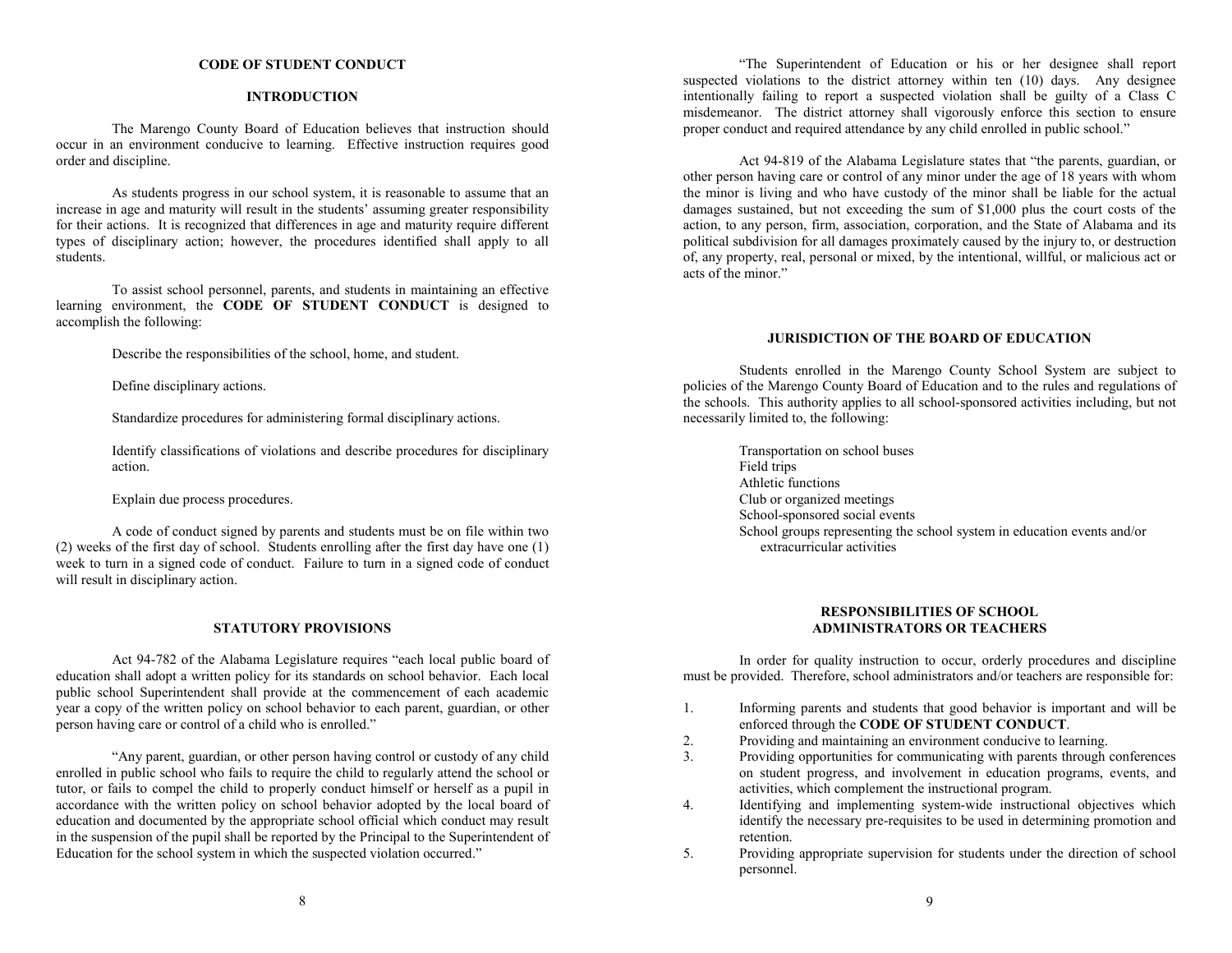- 6. Encouraging good citizenship.
- 7. Planning and preparing lessons appropriate to the subject area being taught and student abilities.
- 8. Being regular in attendance and on time for classes and other school-related activities for which they have responsibilities.
- 9. Adhering to the policies prescribed by the Board of Education and to the rules and regulations established by the school.
- 10. Participating in activities designed to promote professional development.

# **RESPONSIBILITIES OF PARENTS / GUARDIANS**

The relationship between student success in school and the involvement of parents in the learning process is essential. We ask that parents/guardians be responsible for:

- 1. Reading, understanding, and signing, the **CODE OF STUDENT CONDUCT** and accepting responsibility for their child's actions.
- 2. Knowing and understanding the rules their child is expected to observe during school, at the bus stop, on the bus, and during school-sponsored activities.
- 3. Maintaining regular communications with the school concerning their child's progress and conduct.
- 4. Insuring that their child attends school regularly and report student absences and tardiness in writing.
- 5. Providing their child with materials needed to complete schoolwork.
- 6. Insuring that their child is clean, well-groomed, and appropriately dressed.
- 7. Informing school authorities of any problem or condition that may affect their child or others in school.
- 8. Discussing classwork, homework assignments, tests, and progress reports with their child.
- 9. Providing current telephone numbers for home, work, and emergency, and providing current immunization and appropriate medical information.
- 10. Providing transportation for their child in the event of suspension from riding the bus.

# **RESPONSIBILITIES OF STUDENTS**

In order for effective teaching and learning to take place, there must be a cooperative relationship between students and the school. We ask that students be responsible for:

- 1. Attending all classes on time and having a cooperative attitude.
- 2. Being prepared each day with the necessary supplies and assignments.
- 3. Showing respect for all individuals and property.
- 4. Refraining from using profanity, making obscene gestures, or inflammatory statements.
- 5. Being well-groomed, clean, and appropriately dressed.
- 6. Acting in an orderly, safe, and responsible manner at school, on buses, and during school-sponsored activities.
- 7. Being aware of and abiding by the rules and regulations of the **CODE OF STUDENT CONDUCT** and of the school.

# **FORMAL DISCIPLINARY ACTIONS AND PROCEDURES DISCIPLINARY PROBATION**

The Principal has the authority to assign supervised activities related to the upkeep and maintenance of school facilities for a reasonable and specified period of time. Work assignments shall not interfere with any student's regular class schedule. The parent(s) will be notified prior to the student's placement in a work assignment and will be responsible for transportation.

# **SCHOOL BUS SUSPENSION**

The Principal has the authority to deny a student the privilege of riding a school bus. Any suspension over three (3) days must be approved by the Superintendent. This denial, based on the misconduct of the student, will be for a reasonable and specified period of time. The parent(s) will be notified prior to the suspension from the bus.

# **CORPORAL PUNISHMENT**

Corporal punishment may be administered to discipline students. However, corporal punishment is not considered a desirable technique for improving behavior. Before corporal punishment is administered as a disciplinary method, the student will be given the reason for the punishment and an opportunity to explain his/her actions. Corporal punishment will be administered by the Principal and/or Assistant Principal. The Principal will prepare a written report of each incident. The parent or guardian of a student may deny this discipline procedure to school authorities by submitting a letter each year at the beginning of the school year to the respective Principal specifically denying such disciplinary actions.

# **IN-SCHOOL SUSPENSION PROGRAM**

The Marengo County In-School Suspension Program provides academic services and work detail for students that have been suspended from school in Marengo County. The students are supervised in a controlled environment, rather than out of school and unsupervised. This program receives daily school assignments from the student's school, which allows the child an opportunity to continue his/her academics without falling behind or failing. Students are also involved in work detail, jail tours, and films on anger management. Three (3) referrals on a student will result in other forms of trying to resolve the student's problem.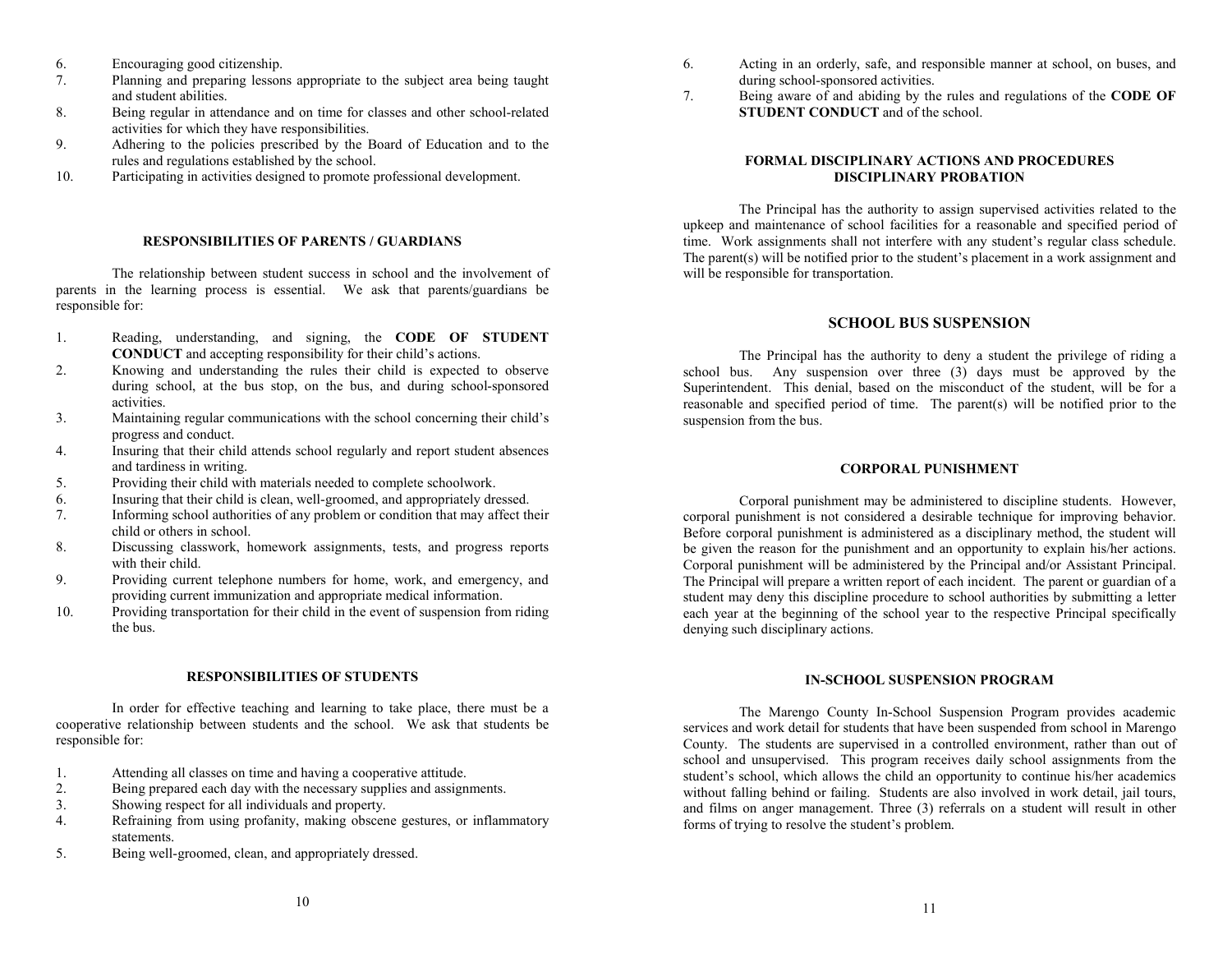#### **SUSPENSION**

Suspension is defined as the temporary removal of a student from a school for violation of school rules or regulations. The Principal has the authority to suspend a student from school. The suspension will be in accordance with the prescribed Board policy. A student suspended from school will not be allowed to make up any missed work during his/her suspension period.

# **EXPULSION**

Expulsion is defined as the removal of a student from a school for violation of school rules or regulations for a period of time prescribed by Board policy relating to Due Process. The Principal has the responsibility to recommend student expulsion to the Superintendent for Board action.

#### **PROCEDURES FOR THE ADMINISTRATION OF SUSPENSION AND EXPULSION**

A student recommended for suspension or expulsion will be made aware of the charges and given an opportunity to respond. Any time an action warrants suspension or expulsion, a reasonable effort will be made to contact the parents by telephone and by written notice delivered by the student and/or the U. S. Mail.

The student is responsible for notifying his/her parents of all written communications from the school. Failure to do so may result in further disciplinary action.

#### **CLASSIFICATIONS OF VIOLATIONS**

Violations of school rules and regulations are classified as being minor or major. Each type of behavior is followed by a disciplinary procedure to be implemented by the Principal based on the severity of the act and the judgment of the Administrator.

Each Teacher will deal with general student disruption by taking disciplinary actions, which may include: a personal call to parents, a scheduled parent/teacher conference, or other appropriate measures. If the action taken by the Teacher is ineffective, or the student behavior is sufficiently severe, then the student will be referred to the Principal.

#### **MINOR VIOLATIONS**

- 1. Excessive tardiness.
- 2. Minor disruption on a school bus, in the classroom, or during school activities.
- 3. Verbal abuse of another student.
- 4. Non-conformity to dress code.
- 5. Trespassing: willfully entering or remaining in/on any structure, conveyance, or property without being authorized to do so.
- 6. Use of obscene gestures or illustrations toward another person.
- 7. Verbal altercation.<br>8 Any other violation
- Any other violation which the Principal may determine as being minor.

# **DISCIPLINARY ACTION – ELEMENTARY STUDENTS**

**First Violation:** Student conference and/or parental contact when warranted. **Second Violation:** Parental contact and/or disciplinary action (will be one or more of the forms below).

**Subsequent Violations:** Disciplinary action such as probation, special assignments, corporal punishment, suspension, or juvenile court.

# **DISCIPLINARY ACTION – SECONDARY STUDENTS**

First Violation: Student conference and parental contact when warranted. Specific circumstance may warrant disciplinary action as outlined below.

**Second and Subsequent Violations:** Disciplinary action such as probation, special assignments related to violation, work assignments, corporal punishment, suspension, or juvenile court.

#### **MAJOR VIOLATIONS**

- 1. Dangerous behavior (fighting, bodily harm):
	- Possession of any object capable of causing bodily harm.
	- Leaving school grounds without permission.
	- Student disorders: inciting or participating in disruptions that result in damage to private or public property or personal injury.
	- Battery upon students: intentionally striking or bodily harm to another student.
- 2. Illegal behavior (weapons, theft, drugs, tobacco, assault, property destruction):
	- Bullying as determined by school personnel.
	- Participation in games of chance for money and/or other things of value.
	- Intentionally providing false information to school personnel such as forgery of parents' names or changing grades.
	- Extorting: verbal or written communication, maliciously threatening injury to the person, property, or reputation of another, with the intention of extorting money or any other item.
	- Written, verbal, or electronic proposition to engage in sexual acts.
	- Drugs: unauthorized possession, transfer, use, or sale of drugs, drug paraphernalia or alcoholic beverages.
	- Arson: the willful and malicious burning of/or attempting to burn public and/or private properties.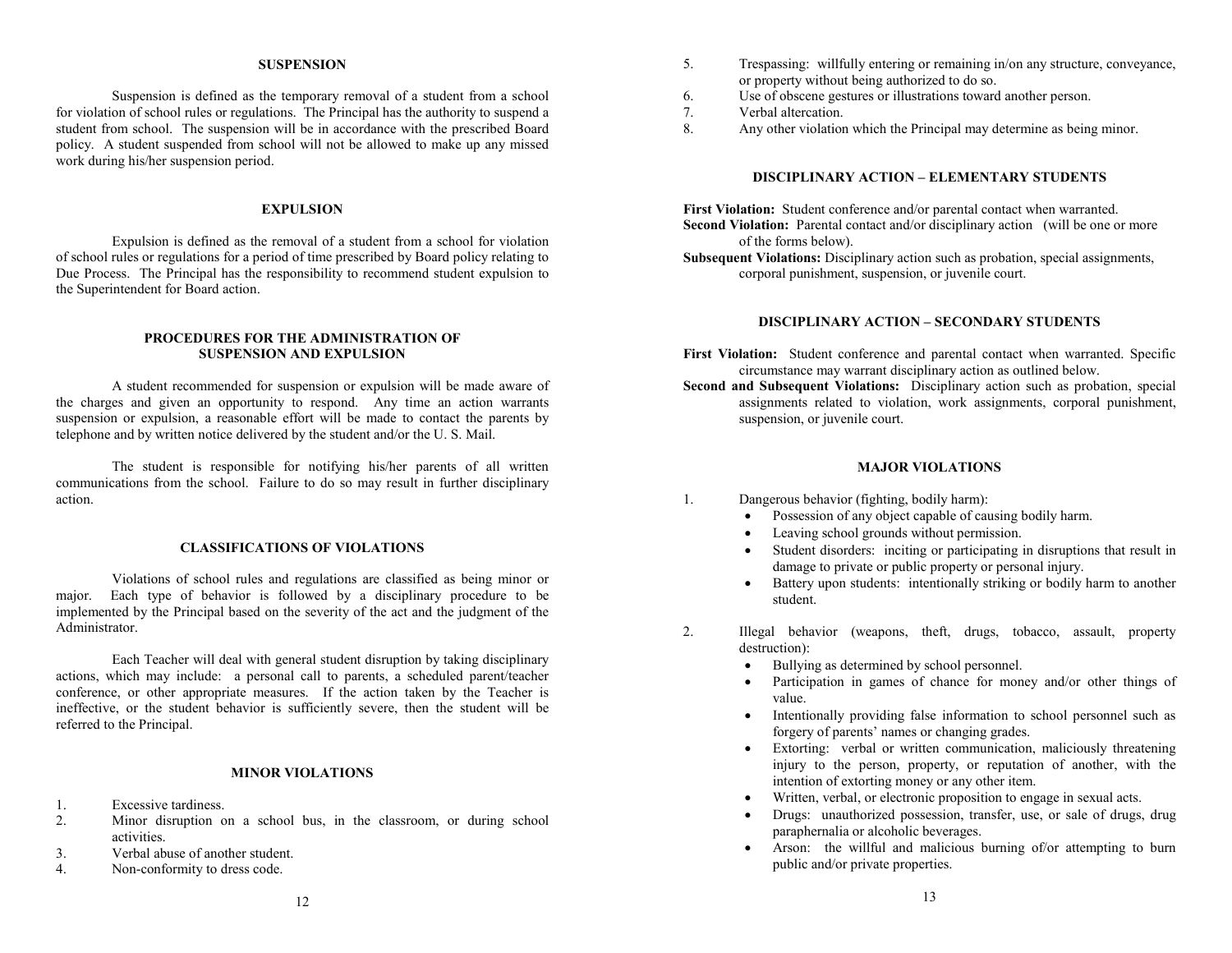- Possession and/or igniting fireworks.
- Assault and battery upon school personnel: the intentional attack upon school personnel.
- Robbery: the taking of money or other property from another by force, violence, assault, or intimidation.
- Stealing, larceny, grand theft, or vandalism: the deliberate taking of or destruction of property belonging to another.
- Burglary: breaking, entering, or remaining in a structure or conveyance during the hours the premises are closed to the public.
- Criminal mischief: willful and malicious damage to public or private property.
- Firearms: possession of any firearm, device, or object resembling one.
- Weapons: possession of any object or device that can be defined as a weapon.
- Bomb threats: any such communications that has the effect of interrupting the education environment.
- Sexual acts: engaging in any sexual act.
- Aggravated battery: intentionally causing great bodily harm, disability, or permanent disfigurement by use of a weapon.
- Fire alarms: the unjustified activation of the fire alarm system.
- Smoking, vaping, or chewing tobacco on school grounds or on bus.
- 3. Repeated disrespectful behavior towards an adult (dress code, profanity, cell phone, attendance):
	- Directing obscene or profane language to school personnel or to other students.
	- Defiance of school personnel: any refusal to comply with reasonable directions or instructions from school personnel.
	- Unauthorized absence from class or school.
- 4. Any other violation which the Principal may determine as being major.

# **DISCIPLINARY ACTION FOR MAJOR VIOLATIONS**

**First and Subsequent Violations:** Parental conference and disciplinary action and/or suspension or recommendation for expulsion or juvenile court.

# **MAINTAINING DISCIPLINE**

In dealing with discipline matters the faculty and Administration may use, but are not limited to, any or all of the following consequences:

- 1. Conference with student.
- 2. Supervised time out.<br>3. Required parent conf
- 3. Required parent conference.<br>4. Assessment for damages.
- 4. Assessment for damages.<br>5. Assignment to break dete
- Assignment to break detention.
- 6. Corporal punishment (paddling).
- 7. Suspension.
- 8. Alternative school assignment.
- 9. Recommendation for expulsion.<br>10 Referral to invenile probation of
- Referral to juvenile probation officers.

Parents who would like to request that their child not be subject to corporal punishment (paddling) should submit a letter to the school office indicating their wishes.

All students must be under the supervision of a teacher during the entire school day. Students committing the following acts shall be subject to disciplinary action including suspension and or possibly expulsion:

- 1. The act of using obscene or profane language, in verbal or written form or in pictures, caricatures, or obscene gestures on any school property.
- 2. The act of extortion or borrowing or attempting to borrow any money or things of value from a person in the school, unless both parties enter into the agreement freely and without the presence of either an implied or expressed threat.
- 3. The act of physically assaulting or attempting to do bodily harm to any person on school property or in a school bus, including any activity under school sponsorship.
- 4. The act of initiating an impending bomb or other catastrophe.
- 5. The possession of dangerous weapons by students on school grounds, school buses, or at school sponsored events, during or after regular school hours, is prohibited. Students who are found to be in possession of such weapons are subject to suspension and possible expulsion from the schools of the Marengo County School System. A dangerous weapon is defined as a knife, club, gun, chair, any object deemed dangerous by the school official.
- 6. Actions and/or behavior associated with gangs may result in suspension. This includes throwing signs, graffiti, etc.
- 7. Students shall not engage in conduct constituting sexual harassment. Sexual harassment is defined to include unwelcome sexual advances, requests for sexual favors, displays of photographs, pictures, or drawings which are sexually offensive, or verbal remarks of a sexual nature.
- 8. Alcohol/drug use: Any student found in possession of or in the act of using or selling alcohol, marijuana, or drugs (for which student has no prescription from a duly recognized physician) shall automatically be suspended. This policy applies when the act(s) occur at school, on school grounds, on school buses, and/or at any school-sponsored event during or after regular school hours. Expulsion may be recommended.
- 9. If a student is found to be in possession of a weapon or firearm or a reasonable facsimile of a firearm and presents it as a real firearm, he/she shall be automatically referred to the Board for disciplinary action. If determined by the Board that the student was in possession of a real firearm on school property (including property not owned by the school, but where an official school-sponsored activity is held) the student shall be expelled from school for not less than one (1) academic year. The student shall also be referred to the criminal justice or juvenile justice system.
- 10. Other acts of misbehavior deemed disruptive to the normal instructional process.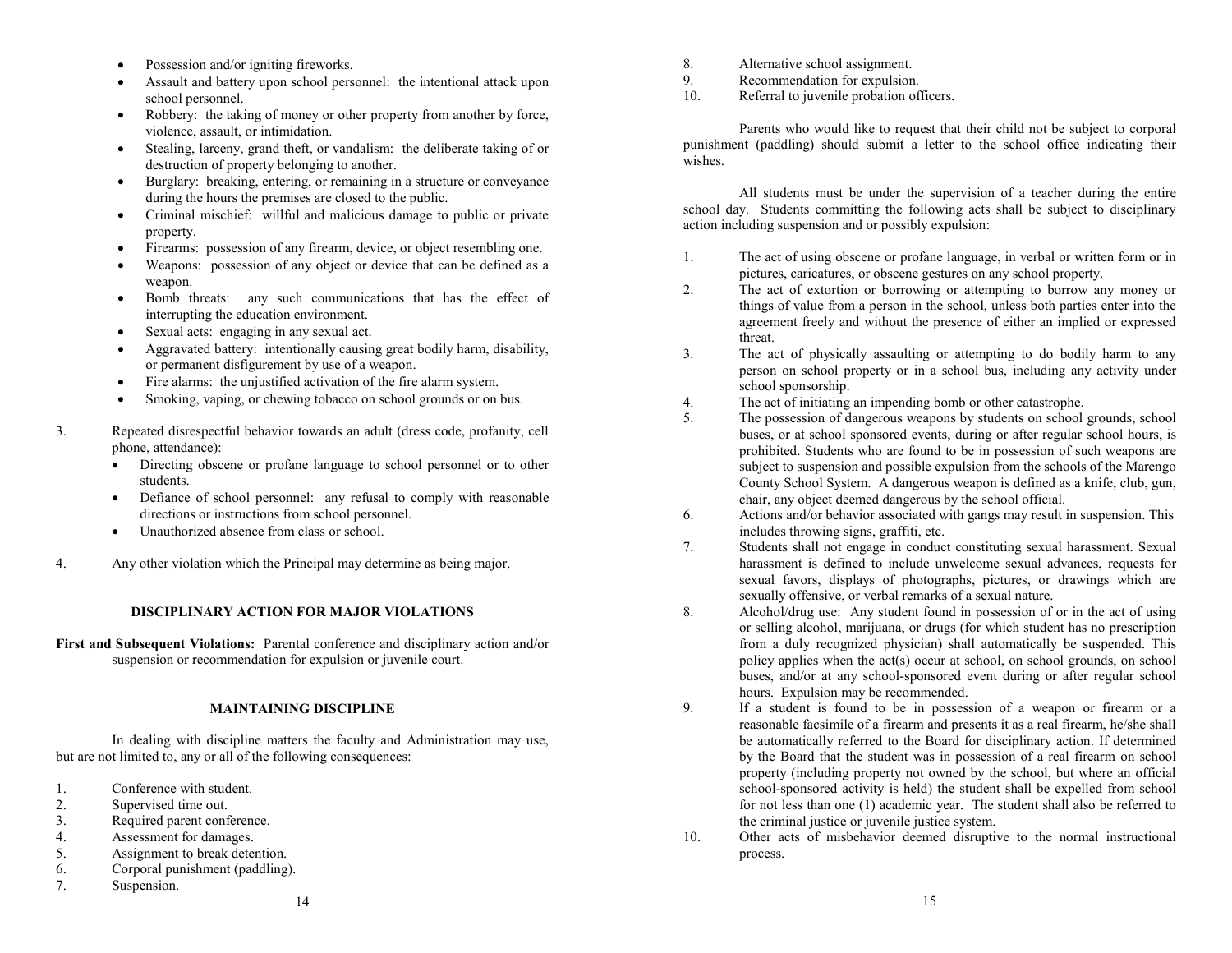11. Refusal to follow a reasonable directive of a teacher or Administrator is INSUBORDINATION; this will result in immediate suspension. The directives of a teacher or Administrator shall be presumed to be reasonable, and the burden of proving the directive unreasonable will be the students' responsibility.

# **FIGHTING**

Fighting is not acceptable on any campus of the Marengo County School System. Students in grades  $7 - 12$  who are fighting on campus may be picked up by the Marengo County Sheriff's Department. Parents will be notified that they need to pick up their child at the Marengo County Detention Center. Students in grades  $7 - 12$ will be assigned to in-school suspension or possible out-of-school suspension for fighting. Students in grades 5 - 6 who are fighting on campus will have a required parent conference and may be assigned to in-school suspension or other appropriate discipline. Students in grades PreK – 4 will have a required parent conference, but no in-school or out-of-school suspension.

#### **BREAK DETENTION**

Students are assigned to break detention for tardiness, uniform violations, and other disciplinary issues. Students who receive five (5) break detention referrals will be sent to the office to meet with an Administrator.

#### **DRESS CODE**

- 1. Shirts (no handwritten words or symbols):
	- Polo/Golf style with buttons or school T-shirts, color must be school specific:
		- o ALJHS: Maroon, gray or white.
		- o MHS: Orange, black, or white.<br>SWHS: Gold. purple. or white:
		- SWHS: Gold, purple, or white; or purple, or gray.
	- Spirit T-shirts sold at the schools may be worn any day of the week.
	- All shirts will be tucked in.
	- Undershirts must be school colors:
		- o ALJ: white, maroon, or gray (no visible writing).<br>
		MHS: white, orange, or black (no visible writing).
		- o MHS: white, orange, or black (no visible writing).<br>SWHS: white, purple or gold (no visible writing).
		- SWHS: white, purple or gold (no visible writing).
	- All shirts with buttons must be buttoned with the exception of the top neck button. No revealing tank, halter, crop or other garments should be visible. Shirts should not be excessively tight.
- 2. Pants/skirts (no handwritten words or symbols):
	- Elementary (Pre $K 6$ )
		- o Khaki long pants, capri pants, jumpers, or shorts (longer than the end of your hand) may be worn.
		- o Students at ALJ and MHS may wear brown or black Khaki.
- High School  $(7 12)$ 
	- o Boys and girls may wear khaki long or short pants that come to the top of the knee. Girls may wear khaki capri pants, jumpers or skirts that cover the knee.
	- o Students at ALJ and MHS may wear brown or black Khaki.
	- o Pants must have belt loops and belts.
- 3. Prohibited (PreK 12)
	- Pants worn below the waist or oversized uniforms
	- Overalls.
	- Pants with zippers or laces on the side or legs.
	- Anything hanging out of pockets.
	- Skinny jeans or khakis, leggings, jeggings, pants with elastic at the bottom.
	- Excessively tight pants.
	- Hoodies.
- 4. Shoes (no handwritten words or symbols):
	- Any color shoes may be worn. All shoes must be closed in the front and back. Shoes are to be tied, buckled and/or secured. No lighted shoes are allowed. Pants should not be tucked into socks, shoes or boots.
- 5. Socks:
	- ALJ: Black, maroon, gray, or white socks only.
	- MHS: Black, orange, or white socks only.
	- SWHS: Black, purple, gold, or white socks only.
	- Only small symbols can be on socks.
- 6. Belts:
	- Brown, black, or khaki belts will be required on pants with belt loops. Belts and buckles must be plain. Large buckles or marquee buckles are prohibited.
- 7. Outerwear: All outer wear will be purchased from the school to provide families with economical outerwear choices as available. Students may purchase the following from the school in school colors:
	- Fleece pullovers.
	- Sweatshirts.
	- Students may also wear letterman jackets or cheerleader jackets that they have purchased through the school.
	- Scarves worn should be school colors.
	- Students may wear heavy outerwear when the temperature falls below 45 degrees.
- 8. Jewelry:
	- If necklaces are worn, they are to be inside of the shirt at all times.
	- Scarves worn should be school colors.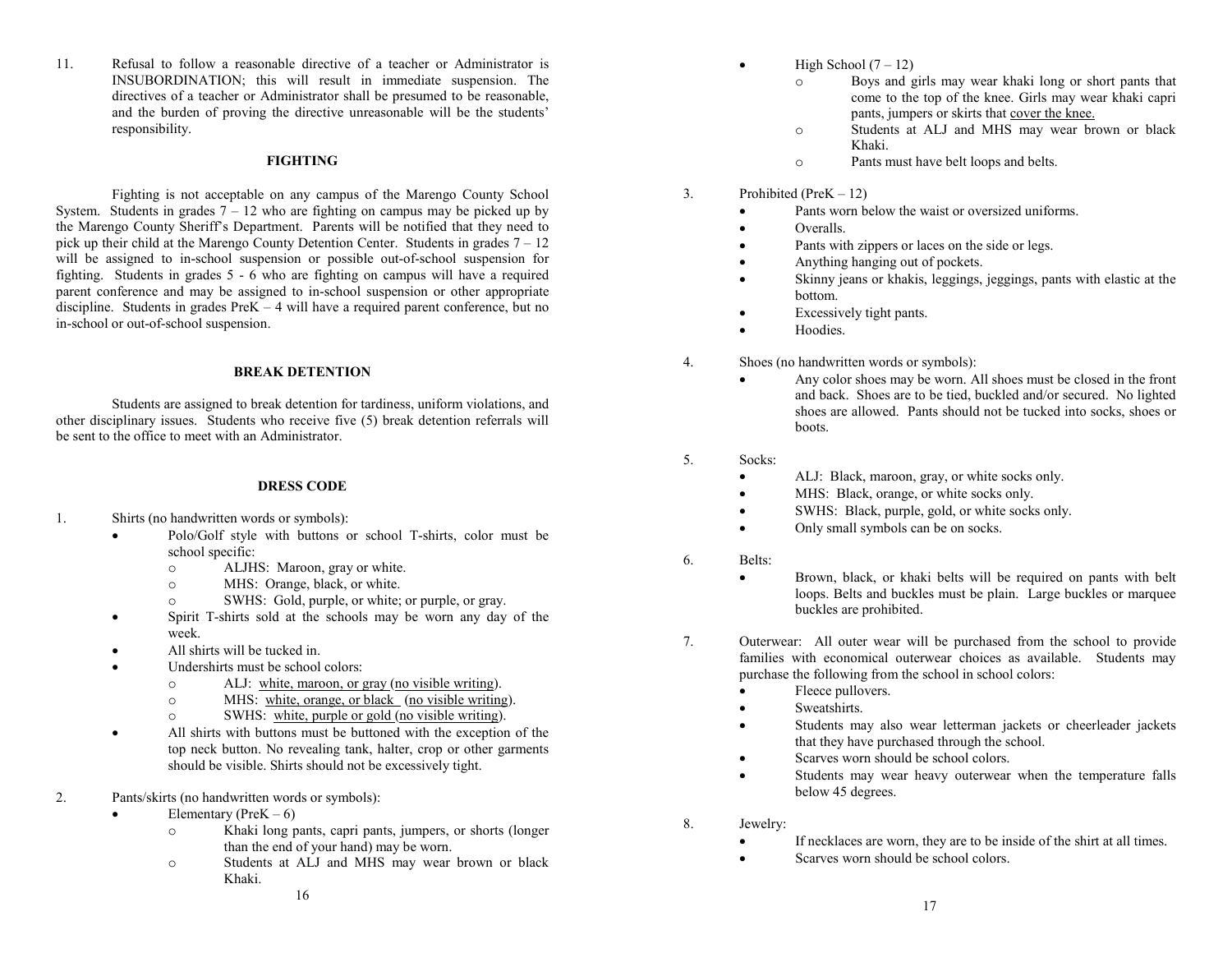- 9. Headcoverings (no handwritten words or symbols):
	- Hats, caps, sunglasses, bandanas, and other head coverings are not part of the school uniform and are not allowed at school. Cold weather hats, earmuffs, or ear warmers must be removed before entering the buildings. This applies to both girls and boys. Headbands, bows, etc. should be school colors.
- 10. Hair should be clean, well groomed, and should be groomed so that it does not cover the eyes and face.
- 11. Other dress code information:
	- Student attire that is a distraction to learning is prohibited.
	- Students who transfer from other school districts will be given a period of five (5) school days to comply with the dress code
	- Jeans may be worn on Friday of each week, at the discretion of the Principal.
	- Written guidelines for formal wear at Homecoming and Prom will be sent home with all students in grades  $9 - 12$ . Students and their dates are expected to comply with the guidelines.

#### **HALL PASSES**

Students must be in their assigned places unless they have teacher or Administrator permission to be in another place. Students must not leave any class or place of assignment without permission. Students must not leave school grounds for any purpose without permission from an Administrator. Students who are outside of class during class time must be accompanied by a teacher or have an appropriate hall pass from an authorized staff person.

#### **DISPLAYS OF AFFECTION**

Students are not to be involved in displays of affection such as petting, kissing, hand holding, etc.

#### **TOBACCO**

Use or possession of tobacco or a tobacco facsimile in any form on school premises, buses, or at extracurricular activities sponsored by the school is prohibited. "Tobacco use" means smoking, chewing, dipping, or any other use of tobacco products, including electronic smoking devices.

# **CELL PHONES / ELECTRONIC DEVICES**

Marengo County Board Policy may allow the use of cell phones/electronic devices as an instructional tool and learning resource if used appropriately. In order to preserve the teaching and learning environment, clarification of the cell phone/electronic devices policy for the Marengo County School system is as follows:

- 1. Teachers may permit use of cell phones for academic activities related to curriculum and will notify students when this type of use is authorized.
- 2. When a device is in use in the classroom, students WILL NOT:
	- Answer an incoming SMS (text) message or phone call.
	- Be on any social media site (Facebook, Twitter, etc.).
	- Access or play any game or access any entertainment site on their device.
	- Access or use any application (app) on their device unless expressly instructed to by the instructor.
	- Take any picture or video that the instructor has not expressly asked you to take.
	- Upload any picture or video taken in any class to any social media site or website.
	- SMS (text) message or email any picture of a video taken in class to any person, including themselves.
	- Access any type of mobile web browsing for any reason unless directed by the instructor.
	- Take any picture, video, or text any class assignments or assessments without permission

Any phone communication during the instructional day will take place on school telephones with permission from office personnel with the exception of emergency situations as deemed by the Principal. Parents should continue to call the school for any emergency situation.

Cell phones/electronic devices must be turned OFF before you enter the school grounds and this includes any classroom, office, library, locker room, and lab. Students may power their phones at the request of the classroom teacher.

 Once inside any of the aforementioned locations, students must store their cell phones/electronic device in a location that is not visible to the teacher or other students, even though they are OFF. Students may use digital device with teacher approval.

If a cell phone/electronic device rings, vibrates, or is used for any reason without teacher permission, or is visible anytime during class time a staff member may confiscate the device.

If you are caught using a cell phone/electronic device on campus during class time or non-class time, a staff member may confiscate the device.

Student use of cellular phones and other electronic devices is not allowed on school buses on regular routes before and after school. Photos may not be taken on the bus with camera phones or other type imaging products due to student confidentiality regulations and safety concerns. Violations on regular bus routes shall be referred by the bus driver to the Principal or Administrator in charge of the school the student attends.

Student use of cellular phones and other electronic devices for field trips, sporting events, and extracurricular activities during school hours or before or after school hours will be at the discretion of the Principal and event sponsor or coach.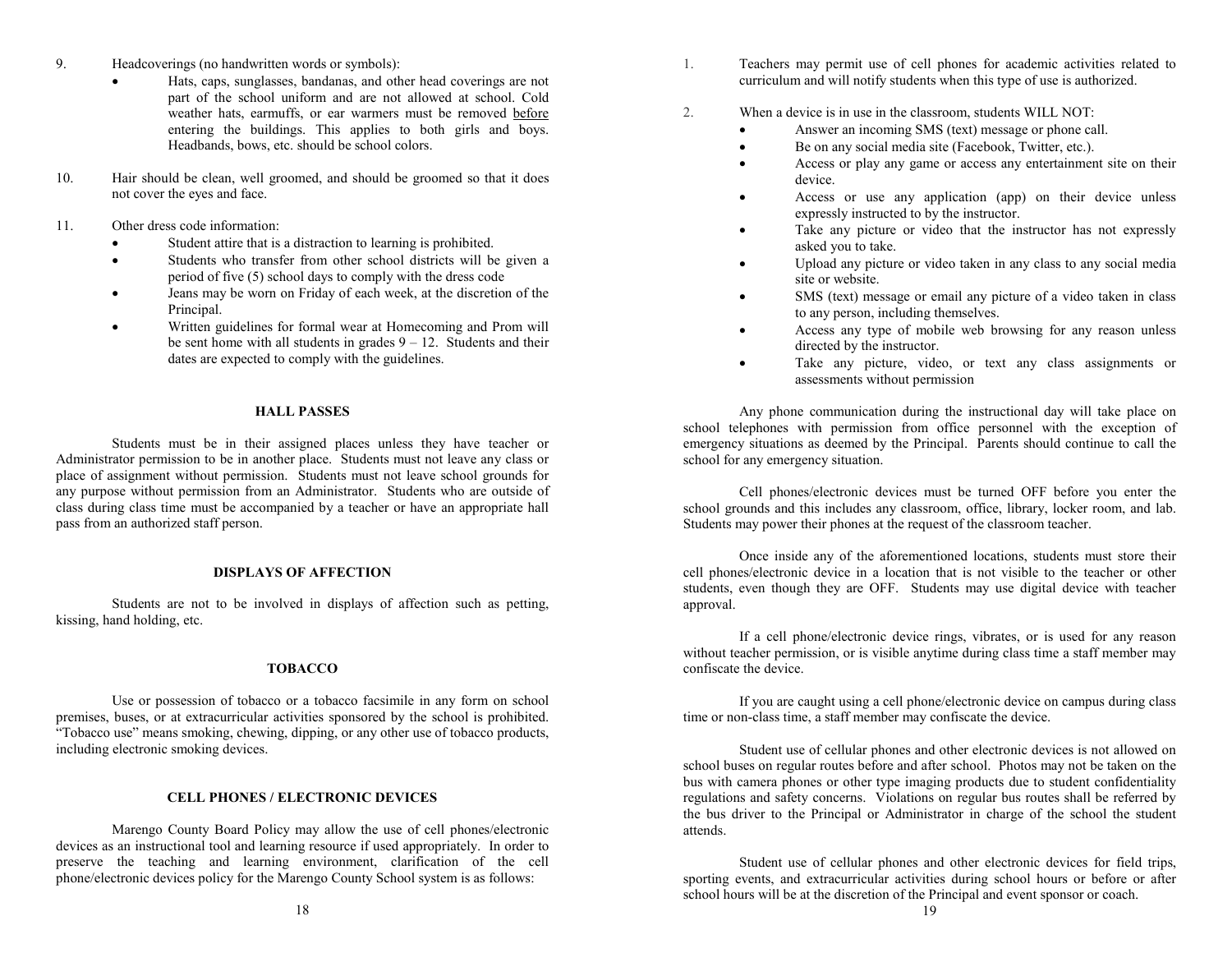Possession of a cell phone/electronic device by a student is a privilege, which may be forfeited by any student not abiding by the terms of this policy. Refusal to surrender your phone when asked is considered defiance. Defiance may result in disciplinary consequences, including suspension. Specific consequences will be addressed in student handbooks provided to students at the beginning of the school year.

Students bringing cellular telephones or electronic devices to school do so at their own risk. The school and/or school system will not assume any liability for any lost, stolen, or damaged cellular telephone and/or any other electronic devices brought to school or a school event.

The school's network filters will be applied to a device's connection to the Internet and any attempt to bypass the network filters is prohibited.

Devices are subject to search by school Administrators if the device is suspected of a violation of the student code of conduct. If the device is locked or password protected, the student will be required to unlock the device at the request of a school Administrator.

Consequences for violation of the Marengo County Board Policy concerning cell phone and electronic device usage:

**First Violation:** Teacher confiscates device and turns it into the office. A parent will be required to come to school for a conference. The device will be returned to the parent.

**Second Violation:** The device is confiscated for five (5) days.

- **Third Violation:** The device will be confiscated for ten (10) days, and a parent conference will be required. The student will not be allowed to bring any type of electronic device to school for the remainder of the school year.
- **Fourth Violation:** If student is in possession of a device after the fourth violation, the device will be confiscated until the last day of school.

Depending upon the severity of the violation of the Marengo County Electronic Device Policy, a student may be immediately assigned to in-school or outof-school suspension.

# **USE OF DIGITAL DEVICES DURING THE ADMINISTRATION OF A SECURE TEST**

The possession of a digital device (including but not limited to cell phones, MP3 players, cameras, or other telecommunication devices capable of capturing or relaying information), is strictly prohibited during the administration of a secure test. If a student is observed in possession of a digital device during the administration of a secure test, the device will be confiscated.

If a student is observed using a digital device during the administration of a secure test, testing for the student will cease, the device will be confiscated and is subject to search, the student will be dismissed from testing, and the student's test will be invalidated.

Marengo County Board of Education personnel will make all students, parents, and/or guardians aware of this prohibition through inclusion of this policy in the Code of Student Conduct handbook and other used modes of communication.

# **EXTRACURRICULAR ACTIVITIES**

Students are under the jurisdiction of school authorities and the guidelines in the Student Code of Conduct while participating in extracurricular activities.

# **LETTERS TO PARENTS**

Students are responsible for notifying their parents of all written communications from the school. Failure to do so may result in disciplinary action.

# **SAFETY PROCEDURES**

- 1. **Accidents:** Every accident in the school building, on school grounds, at a practice session, or at any athletic event sponsored by the school must be reported immediately to the person in charge and to the school office.
- 2. **Fire Alarms**: The signal will be a voice command. Directions for fire drills are posted in each classroom. Students should move quietly, quickly, and calmly, leaving all books behind. Students should keep a safe distance away from the building until instructed by their teacher. Students are to remain with their classroom teacher for roll call during the fire drill.
- 3. **Severe Weather Alarms:** The signal will be a voice command. Directions for designated areas are posted in every classroom. Students are to move quickly, quietly, and calmly to the designated area, sit with their backs to the wall, and place their head between their knees. Students should listen for further instructions from teachers/monitors.
- 4. **Inclement Weather:** In case of inclement weather, please listen to local radio and television stations for school information. If school must be dismissed early due to bad weather, regular bus routes will be followed unless other information is given by the media. Parents will be notified through our emergency phone system.
- 5. **Lockdown Procedures**: In case of an intruder or any other cause that would necessitate a lockdown, all students and staff will follow the lockdown procedures detailed in the school safety plan. Teachers will immediately lock their doors, close all shades, and have their students sit on the floor against the hall wall clear from any door. All staff and students will remain in these positions until the Administration personally comes to your location to tell you otherwise.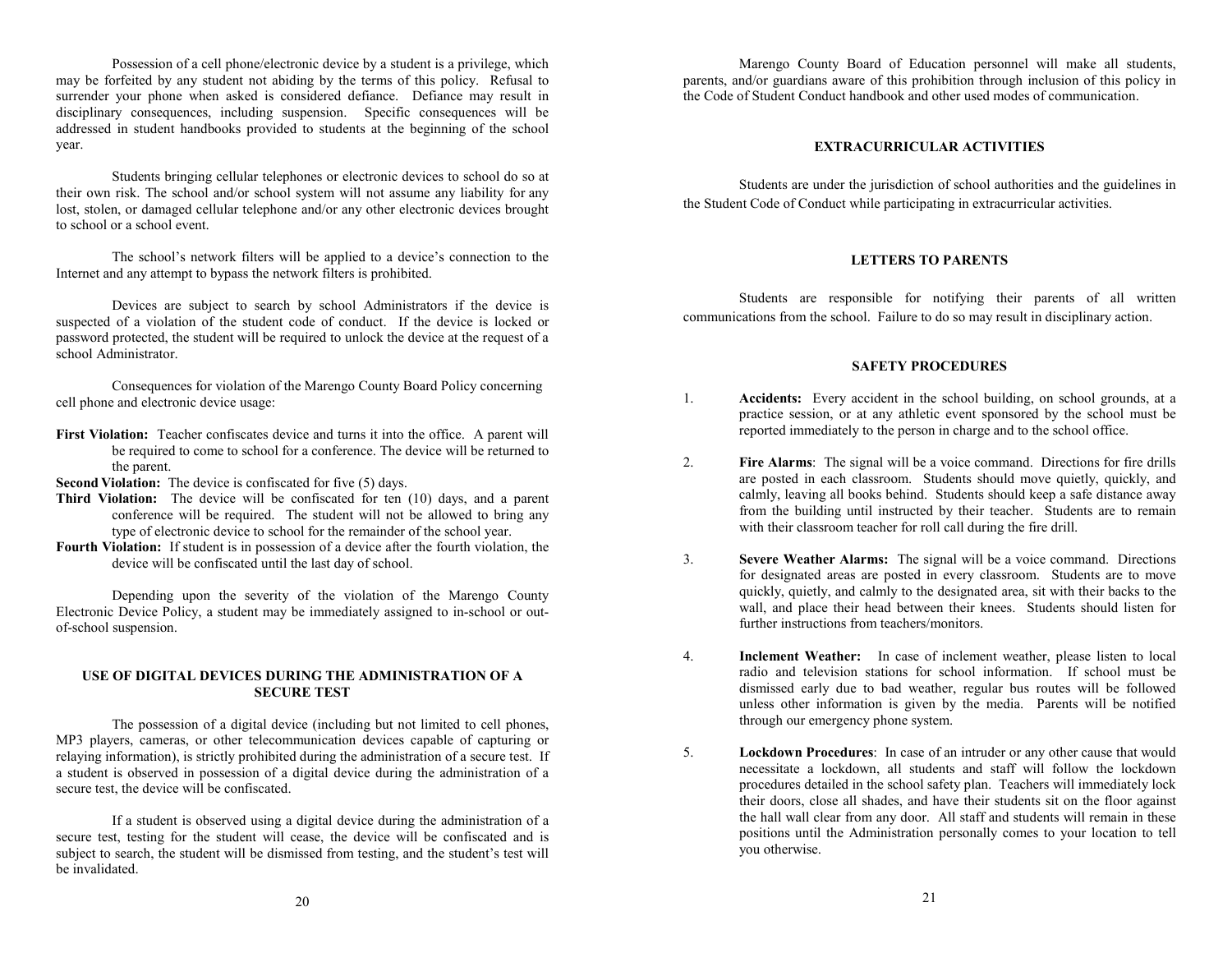#### **ATTENDANCE POLICY**

Alabama law requires all children between the ages of six (6) and seventeen (17) to enroll and attend school for the length of the school year. The law further provides that a parent, guardian, or other person having control or charge of a schoolage child is responsible for that child's regular attendance and proper conduct. All students shall be enrolled for a full instructional day. (Code of Alabama 16-28-3)

A child who is five (5) years of age on or before September 1 is eligible for enrollment in public kindergarten. A child who is four (4) years of age on or before September 2 is eligible for enrollment in the Alabama First Class PreK classroom.

# **ABSENCES FROM SCHOOL (Kindergarten through Twelfth Grade)**

All student absences shall be designated as either excused or unexcused. The following reasons shall be accepted in classifying excused absences:

- 1. Illness.<br>2 Incleme
- Inclement weather which would be dangerous to the life and health of the child if he/she attended school.
- 3. Legal quarantine.
- 4. Death in the immediate family.<br>5. Emergency condition as determined
- Emergency condition as determined by the Principal.
- 6. Absence from school with the permission of the Principal and consenting parents.

#### **MAKE-UP WORK (Kindergarten through Twelfth Grade)**

Students absent for any excused reason shall be allowed to make up work missed. The responsibility for make-up work rests with the student. Make-up work shall be arranged within two (2) school days for normal absences and five (5) school days for an extended absence after returning to school.

#### **EXCESSIVE EXCUSED ABSENCES (Kindergarten through Twelfth Grade)**

- 1. A kindergarten student who accumulates more than ten (10) absences in one semester may be withdrawn from the roll for the remainder of the school year.
- 2. A student in Grades  $1 8$  who accumulates more than twenty (20) absences during the school year may be denied promotion.
- 3. A student in Grades  $9 12$  who accumulates more than ten (10) absences in any class in any one semester may be denied credit for the course. Upon returning to school, a student must turn in the written excuse within two (2) days of returning to school.

Only five (5) parent notes will be accepted for excused absences for the year. After that, a doctor's excuse will be required. ANY EXCEPTION TO THIS POLICY MUST HAVE OFFICIAL VERIFICATION (DOCTOR'S STATEMENT, ETC.) AND IS SUBJECT TO THE APPROVAL OF THE PRINCIPAL.

The student whose absence is unexcused is not entitled to make up instructional work or test(s). Excessive zeros shall result in failure of a subject or grade. The following procedure will be used for unexcused absences:

- 1. Student Principal Teacher conference.<br>2. Parent Principal conference.
- 2. Parent Principal conference.<br>3. Referral to Truancy Officer.
- Referral to Truancy Officer.
- 4. Complaint filed with Juvenile Court of Marengo County.

# **ABSENCES FROM SCHOOL (Pre-Kindergarten)**

If a PreK child is absent without a doctor's excuse for more than three (3) days in a row or consistently maintains below 85% attendance per month, the teacher will notify the Pre-School Director. The Director will contact the family through a Warning Letter. If a fourth consecutive unexcused absence occurs, or the student's attendance remains under the required 85% for any two months, the Director will send a letter informing the family that the child may be withdrawn from the Marengo County Pre-School Program. At that time, the open slot will be filled with a child from the community who is on the waiting list.

The following are acceptable reasons for excused absences:

- 1. The child is hospitalized.
- 2. The child is incapacitated due to a serious injury.
- 3. The child contracts a communicable disease (virus or flu).<br>4 The child has other ongoing health-related ailments
- The child has other ongoing health-related ailments which temporarily prevents attendance (such as asthma).
- 5. There is a death in the family.
- 6. Limited medical/dental/therapy appointments (these should be made around school hours unless absolutely necessary).

Because funding for these programs is provided by the state, guidelines require this program to maintain an 85% attendance rate (no more than two absences a month). In order to meet that requirement, the Marengo County School System must keep the average daily attendance as close to the enrollment as possible. A call should be made to the classroom teacher to excuse any child's absence for each day. Upon return, the parent should submit a written excuse and return it to school within one (1) day.

The Marengo County Board of Education believes that regular attendance is important to students, the school, and the community. Regular attendance by students facilitates development of the skills and knowledge necessary to function in a democratic society. Therefore, the school endeavors to secure, in compliance with Alabama Law, the prompt and regular attendance of students and to secure their proper conduct, and to hold parents/guardians responsible and liable for the child's/children's non-attendance or improper conduct.

Each child, who is enrolled in an Alabama public school, shall be subject to the attendance and truancy provisions. The Marengo County School Cast system will place an automated to call to parents on days that their child is absent from school.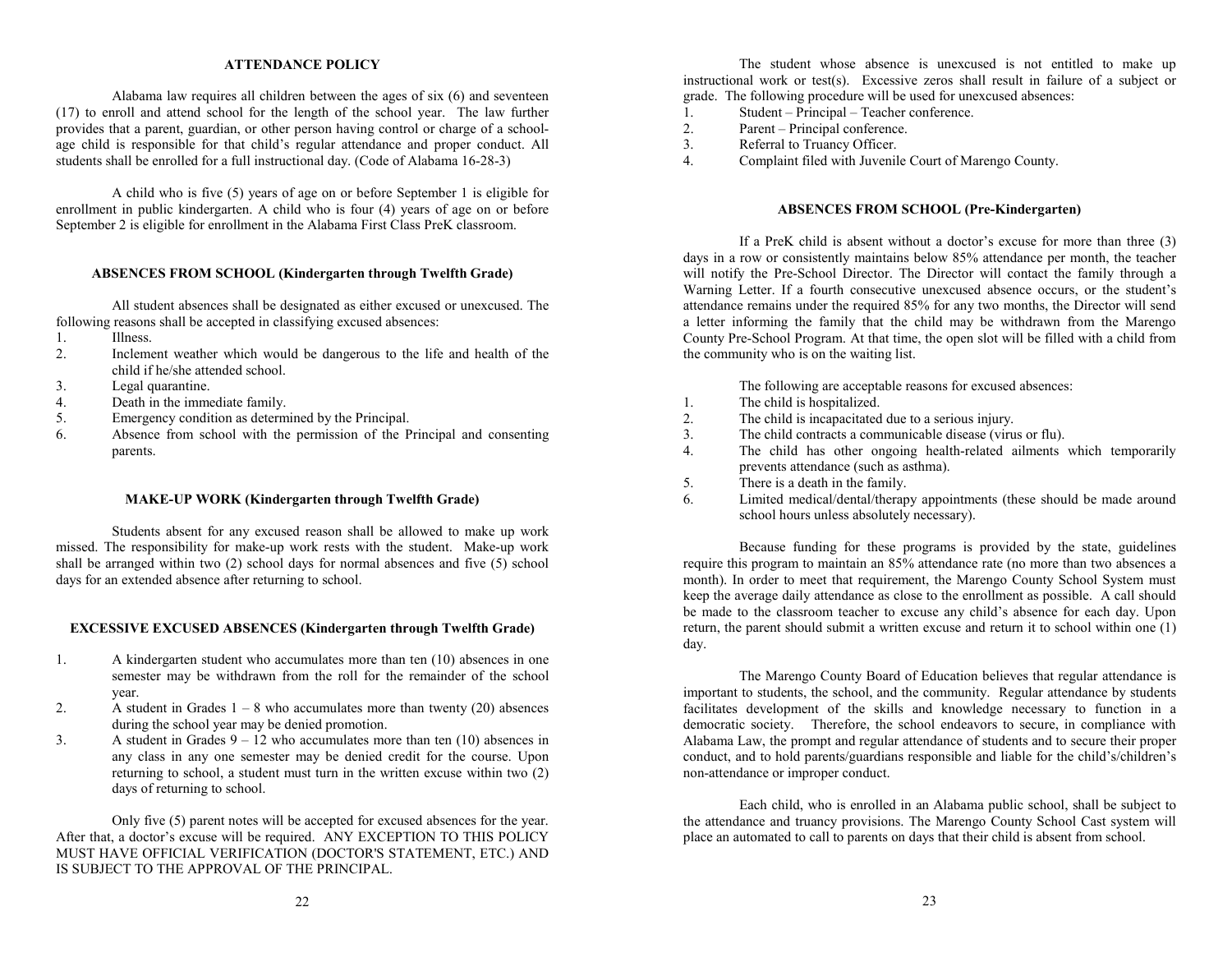# **ABSENCES**

- 1. **School Day Absences**: A school day absence is defined as non-attendance for more than fifty percent (50%) of the regularly scheduled school day. To be counted present, a student MUST be present more than fifty percent (50%) of the scheduled school day  $\overline{(7:40 \text{ a.m. to } 11:30 \text{ a.m. or } 11:30 \text{ a.m. to } 3:04)}$ p.m.). Students who are tardy to class will receive break detention.
- 2. **Class Absences:** A class absence is defined as non-attendance for more than fifty percent (50%) of a regularly scheduled class. To be counted present, a student MUST be present more than fifty percent (50%) of the scheduled class time.

Students and parents should check INOW/Chalkable regularly for discrepancies in absences.

## **EXCUSED ABSENCES**

All student absences shall be designated as either EXCUSED or UNEXCUSED by the Principal or designee.

1. **Excuses**: In accordance with State Law, a parent or guardian MUST explain the cause of every absence, check-in/check-out, or tardy, of students under his/her control or charge. On the day that the student returns to school, the student MUST bring either a written excuse, signed by his/her parent/guardian, or a doctor's excuse. If a student fails to bring a written excuse, the absence is marked UNEXCUSED. The student must clear the UNEXCUSED status with a written note, within two (2) days after returning to school, or the absence will be UNEXCUSED and subject to the penalties for UNEXCUSED absences.

The written excuse must contain a phone number for verification and the date(s) of the absences.

Students must present an admittance form to the teacher of any class that is missed.

Students may have five (5) excused absences per semester. Any absence in excess of five (5) per semester must be accompanied by a doctor's excuse.

2. **Make-up Work – Excused Absences:** It is the student's responsibility to communicate with the teacher regarding make-up work.

If a student is absent for any EXCUSED reason as defined above, the student will be allowed to make up all major assignments and other work missed during said absence or absences at a time agreeable to the teacher(s). Teachers shall not be required to re-teach lessons, but students shall be given a reasonable opportunity to learn the lessons missed due to excused absences. If a student does not bring an acceptable excuse for their absence, it will be considered an unexcused absence and the student may receive a zero for all missed work.

# **TRUANCY / UNEXCUSED ABSENCES**

Each child, who is enrolled in a public school, shall be subject to the Attendance and Truancy provisions of the State of Alabama and the school system in which he/she is enrolled.

The following procedures for handling truancies/unexcused absences shall be uniformly administered:

- 1. **First UNEXCUSED Absence / Truancy:** After the first unexcused absence, a call will be made to parent/guardian and the student will be given an UNEXCUSED ABSENCE LETTER to take to parents/guardians.
- 2. **Third UNEXCUSED Absence / Truancy:** After the third unexcused absence, a call will be made to the parent/guardian and Attendance Letter #2 will be sent to home address and a copy given to the child to take home.
- 3. **Fifth UNEXCUSED Absence / Truancy:** After the fifth unexcused absence, a Truancy Conference will be scheduled with parent/guardian, student, attendance liaison, and Administrator. Parents are required to attend this Truancy Conference.
- 4. **Seventh UNEXCUSED Absence / Truancy:** After the seventh unexcused absence, the school system will file a complaint/petition against the student and/or parent/guardian. (Parents/guardians go to court.)
- 5. **After the seventh UNEXCUSED absence**, all absences will be reported to the court system each week.

#### **TARDINESS**

Students are required to report to school no later than the beginning of the school day and to be on time for all classes during the day. A tardy is defined as a student's arrival after the official time set for school or class. Students who are tardy for the beginning of the day must report to the office and record their time of arrival on the Sign-In Log. Students who are tardy will be assigned to break detention.

# **CHECKING-IN / CHECKING-OUT OF SCHOOL**

Students who leave school for any reason must check out through the school office. Upon returning to school, the student must also check in through the school office. Students must sign the school's form to check-in or check-out.

No check outs are allowed after 2:30 pm.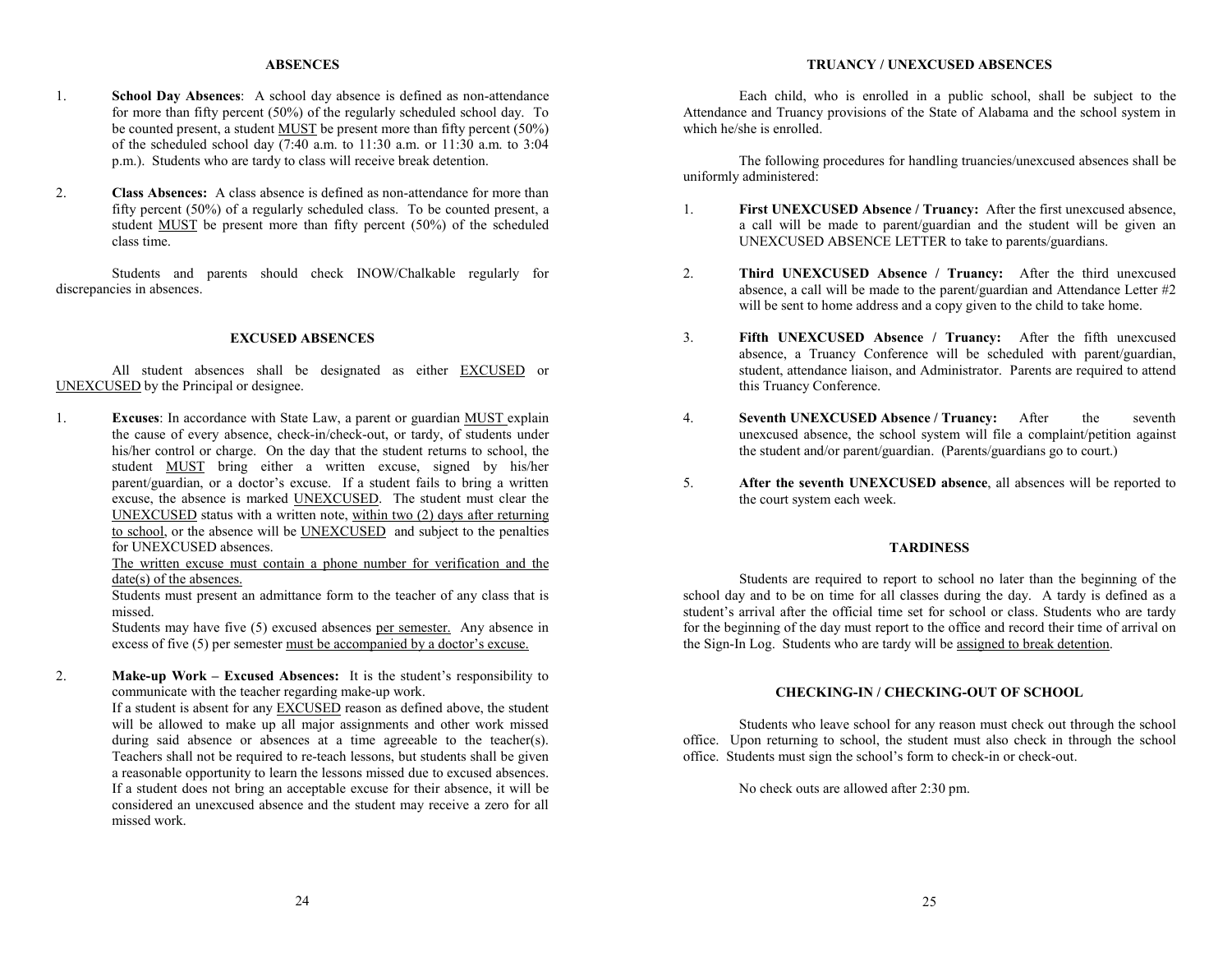#### **SCHOOL ATTENDANCE STANDARDS**

Certain attendance standards must be met by a student to obtain, retain, or renew a driver's license or learner's permit. The local school system is required to notify the Department of Public Safety when a student 16 to 19 years of age has more than 10 consecutive or 15 cumulative days of unexcused absences in any one semester.

Should a student 16 years of age or older withdraw from school, the system shall notify the Department of Public Safety.

#### **TEXTBOOKS**

Textbooks issued to students must last for six (6) years. It is necessary that students take proper care of their books. Students will be charged for lost or abused books as follows: new books – full price, books 2 years old – 75%*,* books 3 years old or more – 50%, damaged or abused books – cost determined by Principal. Students will not be issued any more books until all previously issued books are accounted for or paid for.

#### **SCHEDULES / COURSES**

High school students will be required to take seven (7) subjects each semester. No courses will be added or dropped after the end of the first week of school. Students will be required to attend all courses for which they are registered.

#### **DUAL ENROLLMENT**

Student behavior will be maintained for dual enrollment. Continued or deliberate infractions will result in suspension and/or withdrawal of course. Students participating in dual enrollment programs are required to ride the bus daily. They do not have the option of driving their personal vehicles to and from campuses.

#### **RESPONSE TO INSTRUCTION**

Response to Instruction (RtI) refers to an instructional framework that promotes a well-integrated system connecting general, gifted, supplemental, and special education services in providing high quality, standards-based instruction and intervention that is matched to students' academic, social-emotional, and behavioral needs. RtI combines core instruction, assessment, and intervention within a multitiered system to increase student achievement and reduce behavior problems.

The RtI process requires the involvement of classroom teachers, parents, students (when appropriate), building specialists, (e.g. principals, academic coaches, special education teachers, counselors, speech therapists) and community service providers. The ultimate purpose of the RtI process is to enhance the success of students with a variety of academic and/or behavior needs, rather than solely determine whether a student qualifies for special education services.

The effectiveness of RtI is maximized through a collaborative problemsolving approach to identify student needs and implement targeted interventions. Data are utilized to measure student progress as a result of the instruction, as well as to monitor intervention integrity.

#### **PHYSICAL RESTRAINT AND SECLUSION**

As a part of the policies and procedures of the Marengo County School System, the use of physical restraint is prohibited in the Marengo County School System and its educational programs except in those situations in which the student is an immediate danger to himself or others and the student is not responsive to less intensive behavioral interventions including verbal directives or other de-escalation techniques. Physical restraint is expressly prohibited when used as a form of discipline or punishment. The use of other physical restraint, chemical restraint, mechanical restraint, or seclusion is prohibited in the Marengo County School System and its educational programs.

The use of restraint may occur along with other emergency actions such as the school seeking assistance from law enforcement and/or emergency medical personnel which could result in the removal of the student by such personnel.

Significant violations of the law including assaults on students and staff will be reported to the police. As soon as possible after the restraint or removal of a student, (and no longer than one school day following the occurrence), the parent or legal guardian will be provided written notification.

#### **FIREARMS AND WEAPONS**

Any person over the age of 14 who is convicted of the crime of possession of a real firearm on the premises of a public school, or a public school bus, or both, under Section 13A-11-72 shall be denied issuance of a driver's permit or license for the operation of a motor vehicle for 180 days from the date the person is eligible and applies for a permit or a license for the operation of a motor vehicle. For a person possessing a license/permit, the same will be suspended for 180 days upon conviction (Act 94-820 of Alabama Legislature).

It shall be a violation of Board policy for any student to have in his/her possession weapons or firearms of any kind at any time and at any place on school property. Items forbidden shall include, but are not limited to, the following: knives of any kind and any length, razors or razor blades, box openers, firearms, explosive devices including fireworks of any description, any item which may be used as clubs, and all sharp or pointed objects designed for use as weapons.

If it is determined that a student was in possession of a real firearm on school property, said student shall be expelled from school for not less than one academic year.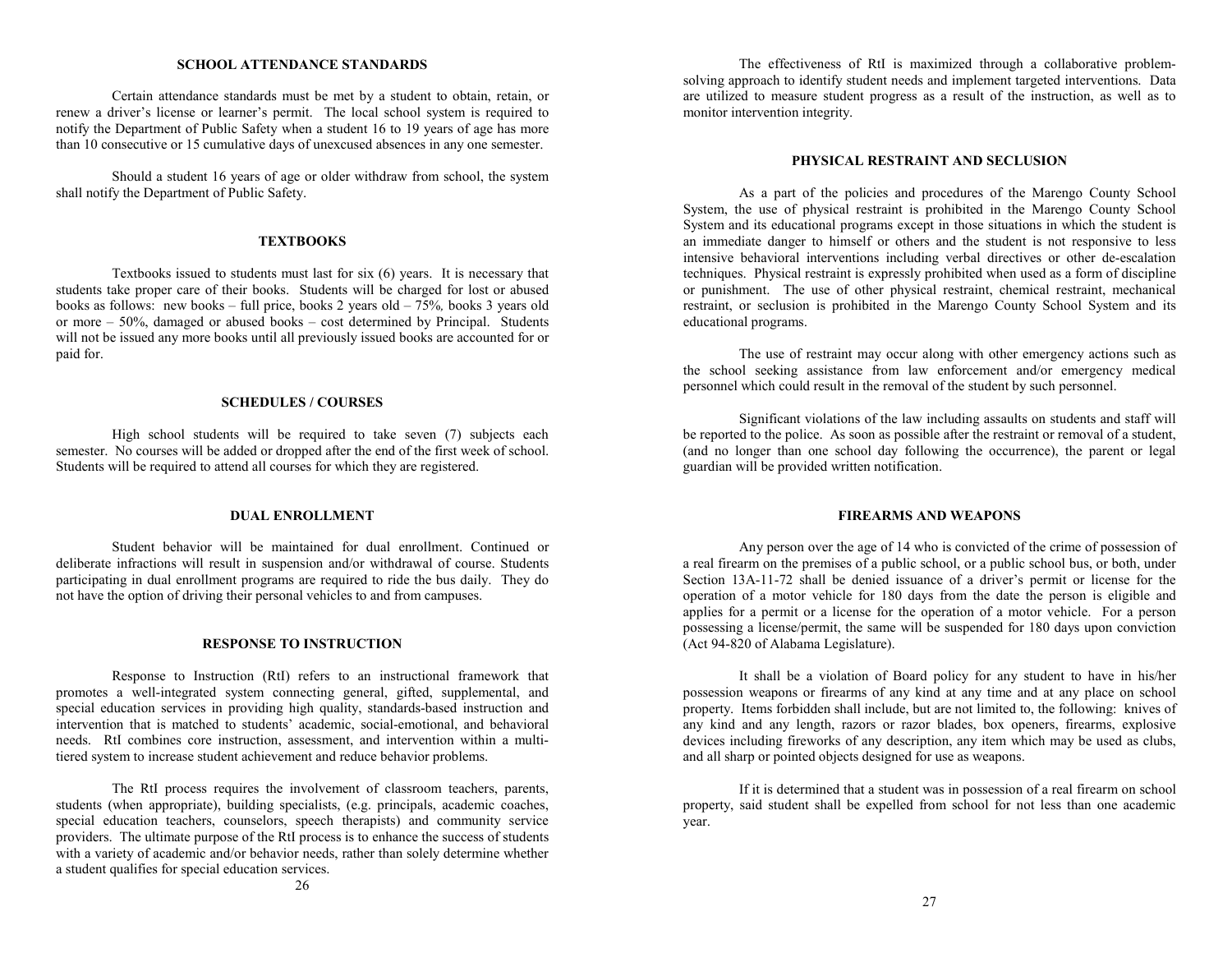#### **JAMARI WILLIAMS STUDENT BULLYING POLICY**

# **Bullying, Intimidation, Violence, and Threats of Violence Prohibited**

No student shall engage in nor should any be subjected to bullying, violence, threats of violence, or intimidation by any other student that is based on any of the specific characteristics set forth in this policy. Students who violate this policy will be subject to appropriate disciplinary sanctions as specified in the Student Code of Conduct, subject to the investigating school administrator's authority and decision.

#### **Definitions**

In this policy, these terms shall have the following meanings:

- 1. "**Bullying**" means a continuous pattern of intentional behavior on or off school property, on a school bus, or at a school-sponsored function including, but not limited to, cyberbullying or written, electronic, verbal, or physical actions that are reasonably perceived as being motivated by any characteristic of a student, or by the association of a student with an individual who has a particular characteristic, if the characteristic falls into one of the categories of personal characteristics contained in this policy. To constitute bullying, a pattern of behavior may do any of the following:
	- Place a student in reasonable fear of harm to his or her person or damage to his or her property.
	- Have the effect of substantially interfering with the educational performance, opportunities, or benefits of a student.
	- Have the effect of substantially disrupting or interfering with the orderly operation of the school.
	- Have the effect of creating a hostile environment in the school, on school property, on a school bus, or at a school-sponsored function.
	- Have the effect of being sufficiently severe, persistent, or pervasive enough to create an intimidating, threatening, or abusive educational environment for a student.
- 2. "**Hostile environment**" means the perception by an affected student that the conduct of another student constitutes a threat of violence or bullying and that the conduct is objectively severe or pervasive enough that a reasonable person, under the circumstances, would agree that the conduct constitutes bullying, threat of assault, or assault.
- 3. "**Violence**" means the unjustified infliction of physical force by a student with the intent to cause injury to another student or damage to the property of another student.
- 4. "**Threat**" means a statement of an intention to inflict pain, injury, damage, or other hostile action to cause fear of harm. communicated through an electronic, written, verbal, or physical act to cause fear, mental distress, or interference in the school environment. The intention may be expressly stated or implied and the person communicating the threat has the ability to carry out the threat.
- 5. "**Threat of violence**" means an unjustified expression of intention to inflict injury or damage that is made by a student and directed to another student.
- 6. "**Intimidation**" means an unjustified threat or other action that is intended to cause fear or apprehension in a student.
- 7. "**Student**" as used in this policy means a person who is enrolled in the Marengo County School System.

# **Description of Behavior Expected of Students**

- 1. Students are expected to treat other students with courtesy, respect, and dignity and comply with the Code of Student Conduct. Students are expected and required to:
	- Comply with the requirements of law, policy, regulation, and rules prohibiting bullying, violence, or intimidation.
	- Refrain from inflicting or threatening to inflict violence, injury, or damage to the person or property of another student.
	- Refrain from placing another student in fear of being subjected to violence, injury, or damage when such actions or threats are reasonably perceived as being motivated by any personal characteristic of the student that is identified in this policy.
- 2. Bullying, intimidation, violence, or threats of violence are prohibited and will be subject to appropriate disciplinary consequences and/or sanctions if the perpetrator of such action is found to have based the prohibited action on one or more of the following personal characteristics of the student:
	- Race
	- Sex
	- Religion
	- National origin
	- Disability

# **Consequences for Violations**

A series of graduated consequences for any violation of this policy will be those outlined in the Code of Student Conduct or any rule or standard adopted under authority of this policy.

# **Reporting, Investigation, and Complaint Resolution Procedures**

1. Complaints alleging violations of this policy may be made on a Boardapproved complaint form available in the handbook, on the website, or at the school's office. The complaint must be delivered to the principal or the principal's designee either by mail or personal delivery.

The complaint form developed to report violations of this policy will include a provision for reporting a threat of suicide by a student. If a threat of suicide is reported, the principal or the principal's designee is authorized to inform the student's parent or guardian of the report unless at the discretion of the school principal or the principal's designee the apparent cause of the threat of suicide is child abuse or other significant harm from a parent or guardian.

2. Upon receipt of the complaint, the principal or the principal's designee will determine if the complaint alleges a serious violation of this policy. If the principal or the principal's designee determines that the complaint alleges a serious violation, the principal or the principal's designee will undertake a reasonably prompt investigation of the complaint. The investigation will entail the gathering of relevant facts and evidence taking into account the circumstances of the complaint. If the investigation establishes a violation, appropriate disciplinary sanctions may be imposed on the offending student(s). Other measures that are reasonably calculated to prevent a recurrence of the violations(s) may also be imposed by the principal or the school system.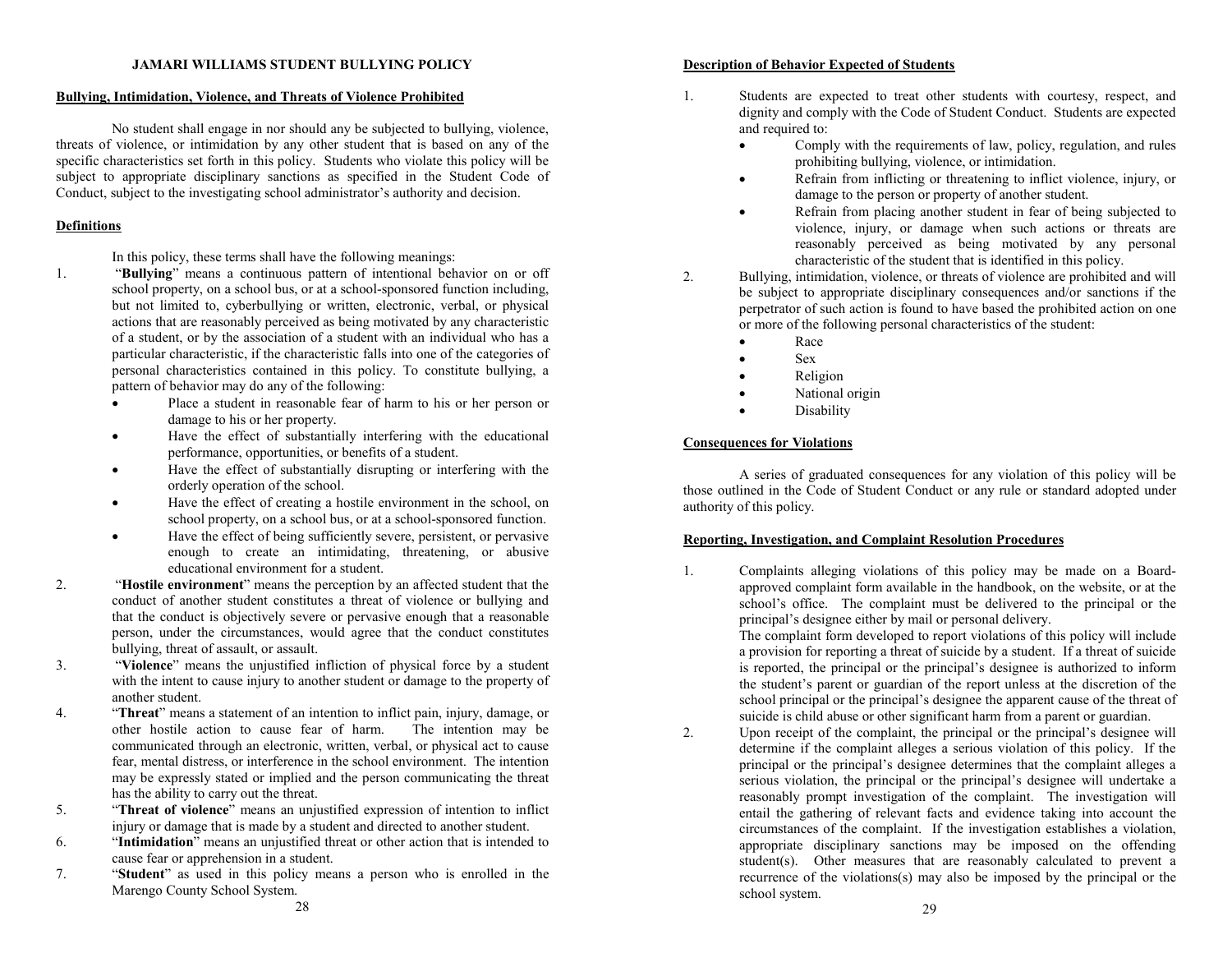3. Acts of reprisal or retaliation against any student who has reported a violation of this policy or sought relief provided by this policy are prohibited, and are themselves a violation of this policy. Any confirmed acts of reprisal or retaliation may be subject to disciplinary sanctions that may include any sanction, penalty, or consequence that is available to school officials under the Code of Student Conduct. A student who deliberately, recklessly, and falsely accuses another student of a violation of this policy may be subject to disciplinary sanctions as outlined in the Code of Student Conduct.

# **DRUG AND ALCOHOL POLICY STATEMENT (Students)**

Drug and alcohol use and abuse at schools are subjects of immediate concern in our society. These problems are extremely complex ones for which there are no easy solutions. From a safety perspective, the users of drugs and/or alcohol may impair the well-being of students, employees, and the public at large, and may cause damage to school property. Therefore it is the policy of the Marengo County Board of Education that the unlawful manufacture, distribution, dispensation, possession, or use of a controlled substance on Marengo County school premises or as part of any school's activities is prohibited. Any student violating this policy will be subject to disciplinary action up to and including expulsion from school. The specifics of this policy are as follows:

- 1. The Marengo County Board of Education does not differentiate between drug/alcohol users and drug/alcohol pushers or sellers. Any student, who gives or in any way transfers a controlled substance or alcohol to another person or sells or manufactures a controlled substance or alcohol while on school premises, will be subject to disciplinary action up to and including expulsion. Alternatively, the Marengo County Board of Education may require the student to successfully finish a drug/alcohol abuse program sponsored by an approved private or governmental institution.
- 2. The term "controlled substance" means any listed in 21 U.S.C. #812 and other federal regulations. Generally these are drugs which have a high potential for abuse. Such drugs include, but are not limited to heroin, marijuana, cocaine (including "crack"), and PCP. They also include "legal drugs" which are not prescribed by a licensed physician.
- 3. As a condition of enrollment, the Marengo County Board of Education requires all students to abide by this policy.

The Principal shall notify appropriate law enforcement officials when any person violates local board of education policies concerning drugs, alcohol, weapons, physical harm to a person, or threatens physical harm to a person. Appropriate warrant(s) can be signed along with student suspension (Act 94-784 of the Alabama Legislature).

# **DUE PROCESS PROCEDURES**

All students are entitled to and shall receive due process in all disciplinary cases involving a suspension or recommended expulsion as outlined in the Marengo County Board of Education policies.

A parent wishing to make an appeal of an administrative decision relative to discipline should submit all complaints in writing to the administrator involved at each step.

- 1. Confer with the local school administrator involved in the initial decision. If the decision is perceived to be unduly harsh or unfair, the parent may confer with the next level of administration.
- 2. Confer with the Assistant Principal, Principal, or Superintendent as detailed above. If the decision is unfavorable, the parent may notify the Superintendent, in writing, that an appeal to the members of the Marengo County Board of Education is requested.
- 3. During the next executive session of the Marengo County Board of Education, the parents will be given an opportunity to present appropriate evidence to substantiate their position. The decision of the members of the Marengo County Board of Education is final in the due process procedure.

# **PARENT / STUDENT NOTIFICATION OF RIGHTS UNDER THE FAMILY EDUCATIONAL RIGHTS AND PRIVACY ACT**

The Family Educational Rights and Privacy Act (FERPA) affords parents and students over 18 years of age ("eligible students") certain rights with respect to the student's education records. They are:

1. The right to inspect and review the student's education records within 45 days of the day the District receives a request for access.

> Parents or eligible students should submit to the school Principal (or appropriate school official) a written request that identifies the record $(s)$  they wish to inspect. The Principal will make arrangements for access and notify the parent or eligible student of the time and place where records may be inspected.

2. The right to request the amendment of the student's education records that the parent or eligible student believes is inaccurate or misleading.

> Parents or eligible students may ask Marengo County District to amend a record that they believe is inaccurate or misleading. They should write the school Principal, clearly identify the part of the record they want changed, and specify why it is inaccurate or misleading.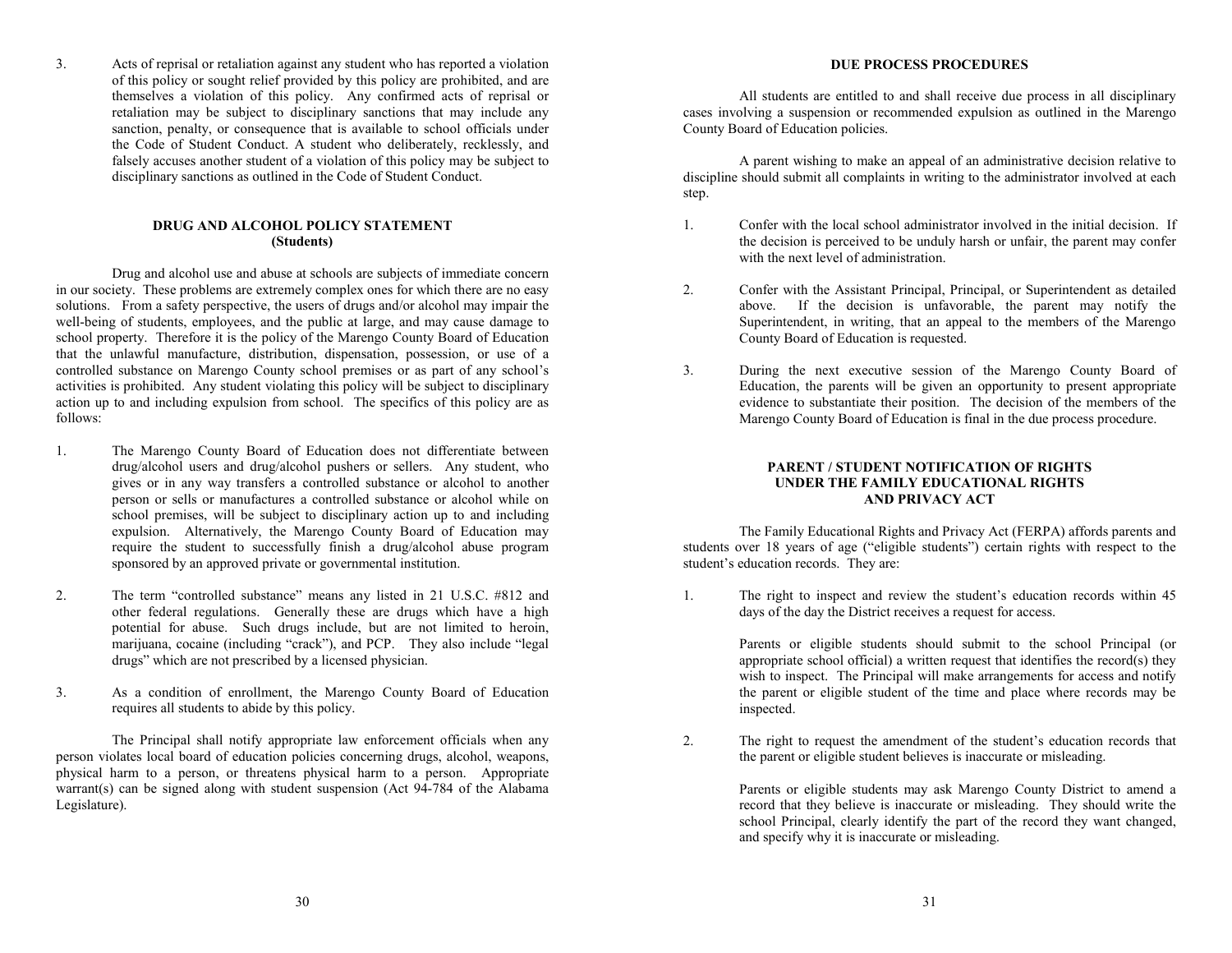If the District decides not to amend the record as requested by the parent or eligible student, the District will notify the parent or eligible student of the decision and advise them of their right to a hearing regarding the request for amendment. Additional information regarding the hearing procedures will be provided to the parent or eligible student when notified of the right to a hearing.

3. The right to consent to disclosures of personally identifiable information contained in the student's education records, except to the extent that FERPA authorizes disclosure without consent.

> One exception that permits disclosure without consent is disclosure to school officials with legitimate educational interests. A school official is a person employed by the District as an administrator, supervisor, instructor, or support staff member (including health or medical staff and law enforcement unit personnel); a person serving on the School board; a person or company with whom the District has contracted to perform a special task (such as an attorney, auditor, medical consultant, or therapist); or a parent or student serving on an official committee, such as a disciplinary or grievance committee, or assisting another school officials in performing his or her tasks.

> A school official has a legitimate educational interest if the official needs to review an education record in order to fulfill his or her professional responsibility.

> Upon request, the District discloses education records without consent to officials of another school district in which a student seeks or intends to enroll. (NOTE: FERPA requires a school district to make a reasonable attempt to notify the student of the records request unless it states in its annual notification that it intends to forward records on request).

4. The right to file a complaint with the U. S. Department of Education concerning alleged failures by the District to comply with the requirements of FERPA. The office that administers FERPA is Marengo County Board of Education.

#### **COMPLAINTS AND GRIEVANCES**

The primary purpose of this procedure is to provide for prompt and equitable resolution of students' complaints and grievances.

Level One – The resolution of a grievance through free and informal communications as close as possible to the point of origin is encouraged. A student with a grievance may first take it to his immediate teacher or principal. Both shall be consulted prior to further resolution procedures.

**Level Two** – In the event the aggrieved person is not satisfied with the disposition of his grievance at Level One, he may file an appeal in writing with the Superintendent or his designee. Within ten (10) days from receipt of the grievance, he shall request a conference with the aggrieved or render a written decision.

**Level Three** – In the event the aggrieved person is not satisfied with the disposition of his grievance at Level Two, he may request the Superintendent or his designee to schedule a brief hearing before the Marengo County Board of Education at its next regular meeting.

**Level Four –** In the event the aggrieved person is not satisfied with the disposition of his grievance at Level Three, if this is a Federal Programs issue, the Federal Programs section at the State Department of Education, Montgomery, Alabama may be contacted.

The aggrieved person may select a representative to accompany him at each level, may ask such representative to state the facts in written form, and may request a written decision at each level outlined above.

The grievance procedure must be initiated at the level at which the grievance occurred, and all requirements specified above must be observed by students and school officials.

For the discussion and consideration of a grievance, time and place will be selected which will not interfere with regular scheduled classes or school related activities. The faculty and administration shall make an honest effort to resolve student grievances as quickly as possible at the most immediate level of supervision.

# **CHILD FIND**

# **What is Child Find?**

Child Find is a statewide effort by the State Department of Education and the Department of Rehabilitation Services to locate, identify, and evaluate children with disabilities from birth to age 21.

# **How Does Child Find Work?**

Early Intervention and Special Education Services work closely with community service agencies, parents, and local school systems to locate children with disabilities. Telephone numbers are provided for parents or other persons interested in information about referring a child from birth to age 21.

#### **Why is Child Find Important?**

Child Find helps the child, the family, and the provider plan appropriate services for students meeting eligibility requirements in a disability area.

# **Contact Information**

| A. L. Johnson High School             |                 | $(334)$ 627-3364 |
|---------------------------------------|-----------------|------------------|
| Marengo High School                   |                 | $(334)$ 992-2395 |
| Sweet Water High School               |                 | $(334)$ 994-4263 |
| Marengo County Board of Education     | Sp. Ed. Coord.  | $(334)$ 295-2271 |
| Alabama State Department of Education | Ages $3 - 21$   | $(800)$ 392-8020 |
|                                       | Birth through 2 | $(800)$ 543-3098 |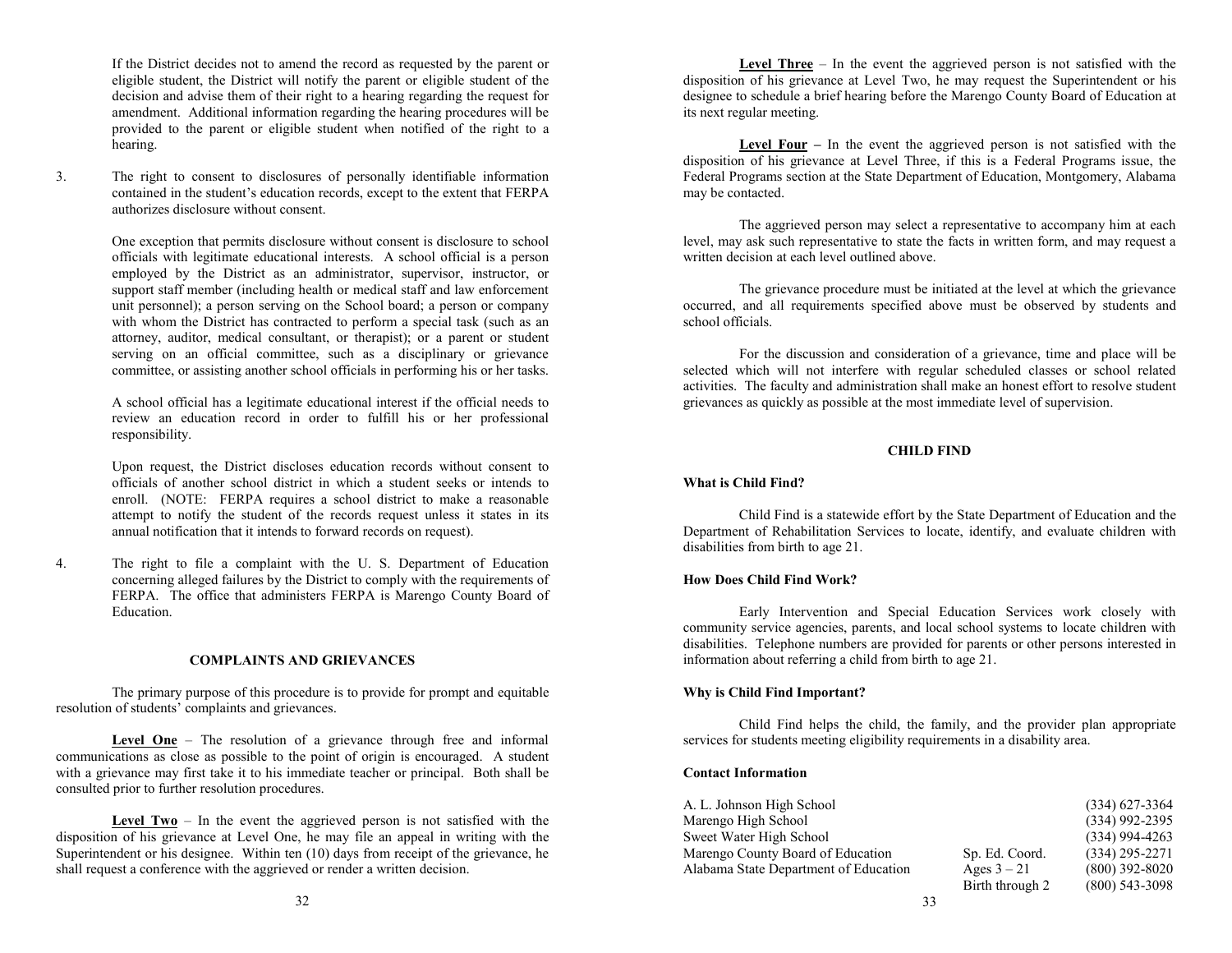#### **GIFTED STUDENTS**

The Marengo County School District is in search of students who display gifted characteristics. If your child or a child you know may be considered gifted, please contact your school guidance counselor, or contact:

> Marengo County Schools Special Education Coordinator P. O. Box 480339 Linden, Alabama 36748 (334) 295-2271

# **Definition of Gifted**

Gifted students are those who perform at or who have demonstrated the potential to perform at high levels in academic or creative fields when compared to others of their age, experience, or environment. These students require services not ordinarily provided by the regular school program. Students possessing these abilities can be found in all populations, across all economic strata, and in all areas of human endeavor.

#### **Identification of Gifted**

Students may be referred for consideration for gifted services by teachers, counselors, parents or guardians, peers, self, or any other individuals with knowledge of the student's abilities. Additionally, all second grade students will be observed as potential gifted referrals using a gifted behavior checklist.

#### **Eligibility Determination**

For each student referred for gifted services, information is gathered in the areas of aptitude, characteristics, and performance. The information is entered on a matrix where points are assigned according to established criteria. The total number of points earned determines if the student qualifies for gifted service

#### **RETURNED CHECK COLLECTION PROCEDURES**

Effective with the 2004-2005 school year, Marengo County Board of Education Returned Check Collection Procedure will be implemented. The school will send written notice to the writer of a returned check. A service charge of \$30.00 plus the original amount of the check must then be paid within ten (10) days or further action will be taken by the office of the District Attorney.

#### **DIPLOMA OPTIONS BEGINNING WITH THE 2013-2014 SCHOOL YEAR**

At the January, 2013, Alabama State Board of Education meeting, the Alabama High School Diploma (AHSD) was adopted. Besides requiring 24 credits to graduate, the new diploma will remove the need for endorsements or the Alabama Occupational Diploma (AOD). Beginning with the 2018-2019 school year, Alabama SB32 requires students to successfully pass a Civics test as a required component for completing the Government course required in the high school course of study.

The focus for this diploma will be on coursework taken that necessitates a clearly articulated and individualized four-year high school plan built for each student. The plan will be based on the results of Kuder academic and career interest assessment and school coursework. All students will be required to complete and annually update a four-year plan in the Kuder assessment program.

The Marengo County School System will not only offer the Alabama High School Diploma, but also the Alabama High School Diploma with Academic Distinction, the Alabama High School Diploma with Advanced Career Technical Education, and the Alabama High School Diploma with Career Technical Education. All diplomas require 24 credits to graduate.

For further explanation, please contact your local principal or counselor.

#### **MINIMUM REQUIREMENTS FOR PROMOTION / SUMMER SCHOOL**

Summer school will be used for remediation only in kindergarten through sixth grade and will not be considered in promotion and retention. This requirement shall be implemented beginning with the 2008-2009 school year.

# **GRADING SYSTEM**

The following criteria should be used in evaluating each student:

- 1. Test scores (a minimum of 5 per 9 week grading period).<br>2. Homework and other assignments.
- 2. Homework and other assignments.<br>3. Participation.
- Participation.
- 4. Attendance.

Parent(s)/guardian of each student who is failing or on the border-line of failing midway through a nine-week grading period should be notified in writing by a progress report.

Kindergarten students are issued one of two grades for each subject. Their progress will be indicated as Satisfactory or Unsatisfactory.

Semester averages for students in grades  $1 - 6$  are calculated by averaging the grades for each of the two nine-week periods in the semester. Their yearly average is obtained by averaging the two semester averages.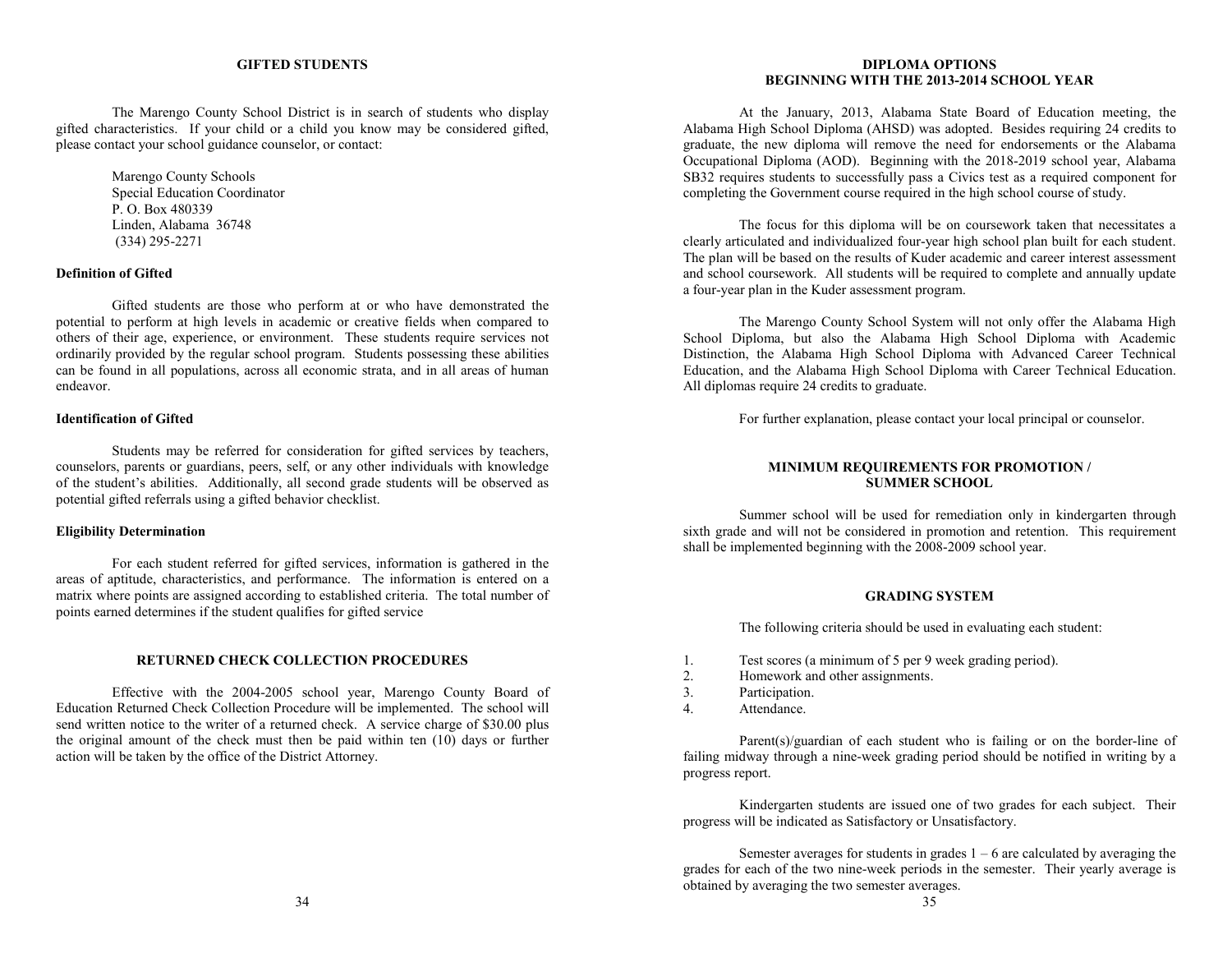|              | Grading Scale for | Grading Scale for |
|--------------|-------------------|-------------------|
| Letter Grade | Grades $1-6$      | Grades $7 - 12$   |
|              | $90 - 100$        | $90 - 100$        |
|              | $80 - 89$         | $80 - 89$         |
|              | $70 - 79$         | $70 - 79$         |
|              | $65 - 69$         | $60 - 69$         |
|              | Below 65          | Below 60          |

A report card is sent home with the pupil at the end of each nine-week grading period. Progress reports are sent home mid-nine weeks to keep parents informed of student progress. The dates for issuing progress reports and report cards are listed below:

| 2019-2020 Grading Periods | Progress Reports   | <b>Report Cards</b> |
|---------------------------|--------------------|---------------------|
| October 8, 2019           | September 11, 2019 | October 16, 2019    |
| December 20, 2019         | November $6, 2019$ | January 8, 2020     |
| March 11, 2020            | February 12, 2020  | March 18, 2020      |
| May 21, 2020              | April 22, 2020     | May 22, 2020        |

Semester averages for students in grades  $7 - 12$  are obtained by averaging five grades, which consist of each of the nine weeks grades counted twice and the semester exam counted once. A yearly average is calculated for students in grades 7 and 8 by averaging the two semester averages for each course.

For students in grades  $9 - 12$ , each semester average stands alone. If a student fails a class in the first semester and passes the same class during the second semester, the student will receive one-half credit for the class.

# **PROMOTION AND RETENTION POLICY**

**Grades 1 – 6:** Students in grades one (1) through six (6) must maintain a passing grade in both reading and math to be promoted to the next grade, according to Marengo County Board Policy. A 65 is a passing grade.

**Grades 7 – 8:** Students in grades seven (7) and eight (8) must have passing report card grades in the core academic subjects (language arts, math, science, and social science). A 60 is a passing grade.

**Grades 9 – 12:** Students in grades nine (9) through twelve (12) must have passing report card grades in the core academic subjects (language arts, math, science, and social sciences). A 60 is a passing grade. *Students needing to recover missing credits must do so after school hours and/or during summer credit recovery course hours.*

When a student enters credit bearing years  $(9 - 12)$ , and fails an accelerated course semester, the student has the option to drop down to regular track, or with a parent conference the student may remain in accelerated courses if the student makes up the failed course and passes in summer school. You must make up the accelerated course semester you failed, before proceeding into accelerated courses the next school year. If you fail two accelerated course semesters within one school year, you **must**

drop to regular courses. Beginning freshmen year, a student can fail only two accelerated semesters and then will have to drop to regular track (this includes all courses  $9 - 12$ ).

# **EXAM EXEMPTION POLICY**

To be eligible to exempt a second semester exam, the average of the student's grades for the two nine-weeks' period must be 90% or higher with 5 or fewer absences.

Students in grades  $7 - 12$  may exempt exams second semester for all classes in which they meet the requirements. Students may also choose to take an exam for which they meet the requirements for exemption. The exam will be scored and applied to the student's final average if it raises that average. The score will not be applied if it lowers the student's average.

**A student that has been assigned to either in-school or out of school suspension may not exempt an exam.**

# **USDA NONDISCRIMINATION STATEMENT**

In accordance with Federal civil rights law and U. S. Department of Agriculture (USDA) civil rights regulations and policies, the USDA, its Agencies, offices, and employees, and institutions participating in or administering USDA programs are prohibited from discriminating based on race, color, national origin, sex, disability, age, or reprisal or retaliation for prior civil rights activity in any program or activity conducted or funded by USDA.

Persons with disabilities who require alternative means of communication for program information (e.g. Braille, large print, audiotape, American Sign Language, etc.), should contact the Agency (state or local) where they applied for benefits. Individuals who are deaf, hard of hearing or have speech disabilities may contact USDA through the Federal Relay Service at (800) 877-8339. Additionally, program information may be made available in languages other than English.

To file a program complaint of discrimination, complete the USDA Program<br>
ation Complaint Form (AD-3027) found online at: Discrimination Complaint Form, (AD-3027) found online at: [http://www.ascr.usda.gov/complaint\\_filing\\_cust.html,](http://www.ascr.usda.gov/complaint_filing_cust.html) and at any USDA office, or write a letter addressed to USDA and provide in the letter all of the information requested in the form. To request a copy of the complaint form, call (866) 632-9992. Submit your completed form or letter to USDA by:

- (1) Mail: U. S. Department of Agriculture Office of the Assistant Secretary for Civil Rights 1400 Independence Avenue, SW Washington, D.C. 20250-9410;
- (2) Fax: (202) 690-7442; or<br>
(3) Email: program.intake@
- Email: program.intake@usda.gov.

This institution is an equal opportunity provider.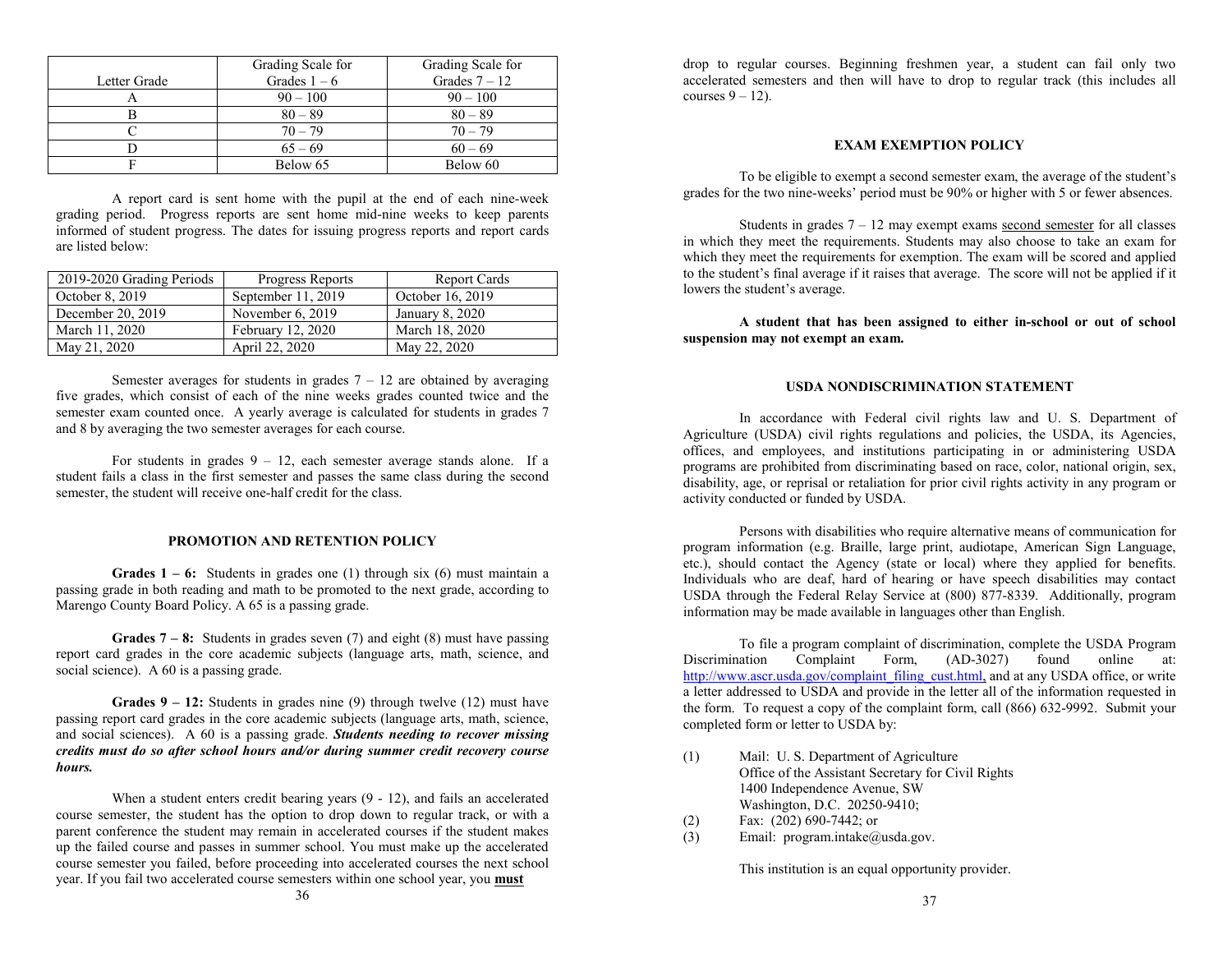Meningococcal disease is a serious illness, caused by bacteria. It is the leading cause of bacterial meningitis in children 2 – 18 years old in the United States.

# **How Do You Catch the Disease?**

The bacteria that cause meningococcal disease are very common. The disease is most common in children and people with certain medical conditions that affect their immune system. College freshmen living in dormitories also have increased risk of getting the disease. The disease is spread through exchange of respiratory droplets or saliva with an infected person including kissing, coughing sneezing, and sharing drinking glasses and eating utensils. In a few people, the bacteria overcome the body's immune system and pass through the lining of the nose and throat into the blood stream where they cause meningitis. Meningitis is a term that describes inflammation of the tissues surrounding the brain and spinal cord.

# **What Are the Symptoms of the Disease?**

- **Fever**
- Headache
- Stiff neck
- Red rash
- **Drowsiness**
- Nausea and vomiting

# **Meningococcal Vaccine: Who Should Get the Vaccine and When?**

MCV4, or the meningococcal vaccine, is recommended for all children 11 – 12 years of age and for unvaccinated adolescents at high school entry (15 years of age). High school seniors should also consider obtaining the vaccine prior to entering college, especially if they are planning on living in a dormitory. Please consult your physician or local health department for more information.

For more information on this and other vaccine recommendations go to: [www.adph.org/immunization.](http://www.adph.org/immunization)

#### **INTERNET SAFETY AND INTERNET ACCEPTABLE USE PRACTICES (AUP) FOR THE USE OF TECHNOLOGY FOR STUDENTS**

#### **INTRODUCTION**

This policy has been adopted in compliance with the Children's Internet Protection Act, as codified at 47 U.S.C. § 254(h) and (l).

It is the policy of the Marengo County School Board (Board) to provide technology resources, including Internet access, to its students and employees in order to more fully support the system's mission statement and to meet educational and instructional goals set by the system and the state. It is the intention of the Board that all technology resources will be used in accordance with any and all school/system policies and procedures as well as local, state, and federal laws and/or guidelines governing the usage of technology and its component parts. This policy applies to all technology resources, regardless of purchase date, location, or funding source.

All users, in the process of logging onto the system's network, will agree to abide by all school and system policies. Students and staff must have the appropriate Acceptable Use Policy on file with the system prior to use. Visitors to the system must have the permission of school staff in order to access the Internet. Such permission may not be shared or transferred.

This Internet Safety Policy will be displayed in each school's media center and computer lab. A copy of the policy will also be available in each school's office. Any questions about this policy, its interpretation, or specific circumstances shall be directed to the System Technology Coordinator before proceeding. Violators of this policy will be handled in a manner consistent with comparable situations requiring disciplinary and/or legal action. The administrators of each school will be responsible for establishing specific practices to enforce this policy at individual schools.

# **TECHNOLOGY PROTECTION MEASURES**

# **Filtering and Blocking**

The Board will make every reasonable effort to filter and block access to "visual depictions" that are obscene, contain child pornography, are harmful to minors, or that the Board determines is "inappropriate for minors." The software will filter all incoming Internet sites based on both URL (website name) and IP address. URLs and IP addresses may be added to the filtered list in cases where the filtering system may not have accurately identified inappropriate sites as defined above.

All users are required to report any sites that contain inappropriate materials or materials harmful to minors. Students must report this information to their teacher. Teachers or staff members must report this information to the System Technology Coordinator. This includes any text, audio segment, picture, image, graphic image file, or other visual depiction that: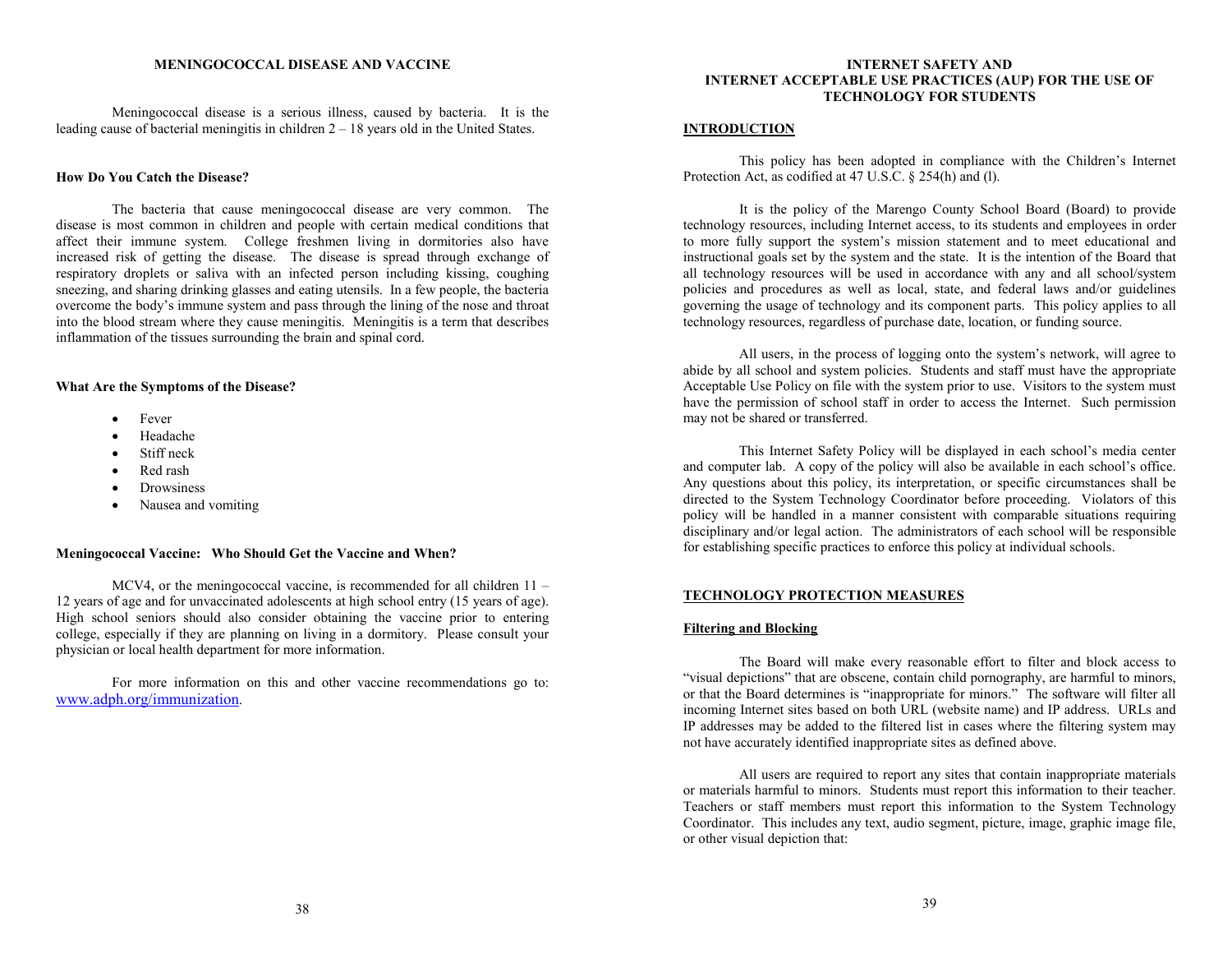- 1. Taken as a whole, appears to a prurient interest in nudity, sex, or excretion.
- 2. Depicts, describes, or represents, in a patently offensive way with respect to what is suitable for minors, an actual or simulated sexual act or sexual contact, actual or simulated normal or perverted sexual acts, or a lewd exhibition of the genitals.
- 3. Taken as a whole lacks serious literacy, artistic, political or scientific value as to minors.

Adult staff members may request a review of filtered sites. Adults who are engaged in bona fide research or need access to blocked sites for other lawful purposes, may request a temporary release of the specific sites at specific workstations to complete their work. Such requests should be directed to the System Technology Coordinator.

# **Monitoring**

It is the responsibility of all teachers and employees to properly inform students/staff under their charge of this policy and to see that the policy is strictly enforced. Students using the Internet and World Wide Web will be under the direct supervision of the instructor. In addition, the system may use software to monitor Internet activity, as needed.

Teachers who will be presenting Internet sites to students as part of the instructional process, should preview the sites they plan to incorporate to ensure their safety and suitability. If students are to independently access the Interest on a computer, the teacher must ensure that they have a signed Acceptable Use Policy on file. In addition, any student under the age of 17 must also have a signed Parent Permission Form on file. Finally, teachers must give students specific permission to independently access the Internet and monitor their activity while they are online.

# **Communicating Electronically**

The Board permits students to engage in electronic communications on a limited basis for educational purposes under the direct supervision of their teacher. All such communications are subject to school rules, the Student Acceptable Use Policy, any applicable laws, and the following safety and security measures.

In compliance with the Children's Internet Protection Act, electronic communications (including, but not limited to e-mail, chat, and instant messaging) may not be used for:

1. Unsafe practices such as:

Contacting strangers or communicating with unknown individuals or organizations.

Posting or forwarding other user's personal communication without the author's consent.

Sending mass e-mails without the consent of the Principal or System Technology Coordinator.

Disclosing, using, or disseminating unauthorized personal information regarding minors including, but not limited to the following: home and/or school address; work, home, school, or cellular phone numbers; full name, social security number, etc. without authorization.

- 2. Harmful, malicious, or unlawful practices such as: spreading viruses, spamming, hacking of any type, copyright infringement; or engaging in any other unlawful activities.
- 3. Commercial practices such as selling or advertising products or services or purchasing products or services.

# **Posting to the Web**

All users wishing to post pages or information on the System's website must obtain prior permission and comply with *Marengo County Board of Education Web Page Design Requirements.* Students may not use technology resources operated by the school system to post information or graphics to personal web pages on the Internet.

The Board prohibits posting of the following to school or system websites:

- 1. Pictures of employees without their written consent.
- 2. Pictures and other personally identifiable information without the permission in writing from the parent/guardian of the student involved.
- 3. Pictures of students along with their full names. Only first name and last initial of students may be used.
- 4. Personal information of any kind including, but not limited to: home, school, or work address; home and/or school phone numbers; full name; or social security number.
- 5. Materials that infringe on any copyright held by others with permission and acknowledgement.
- 6. Any obscene, harassing, or threatening materials.

The Board does not permit the posting of faculty/staff listings with their school contact information (phone extension, e-mail address, etc.). In addition, webmasters may link to other websites provided the content on the linked site(s) meet the safety and professional standards set out in system policies and the linking page contains a disclaimer for the downstream website content and links.

# **Downloading from the Internet**

Students may not download files of any type without the specific permission of their supervising teacher. Under no circumstances will students be permitted to download graphic, video, or audio files in any format that violates the letter or intention of this or any other school/system policy. No user may download any files which violate copyright laws.

# **ONLINE BEHAVIOR EDUCATION**

All students will receive education about appropriate online behavior, including cyberbullying awareness and response and interacting with other individuals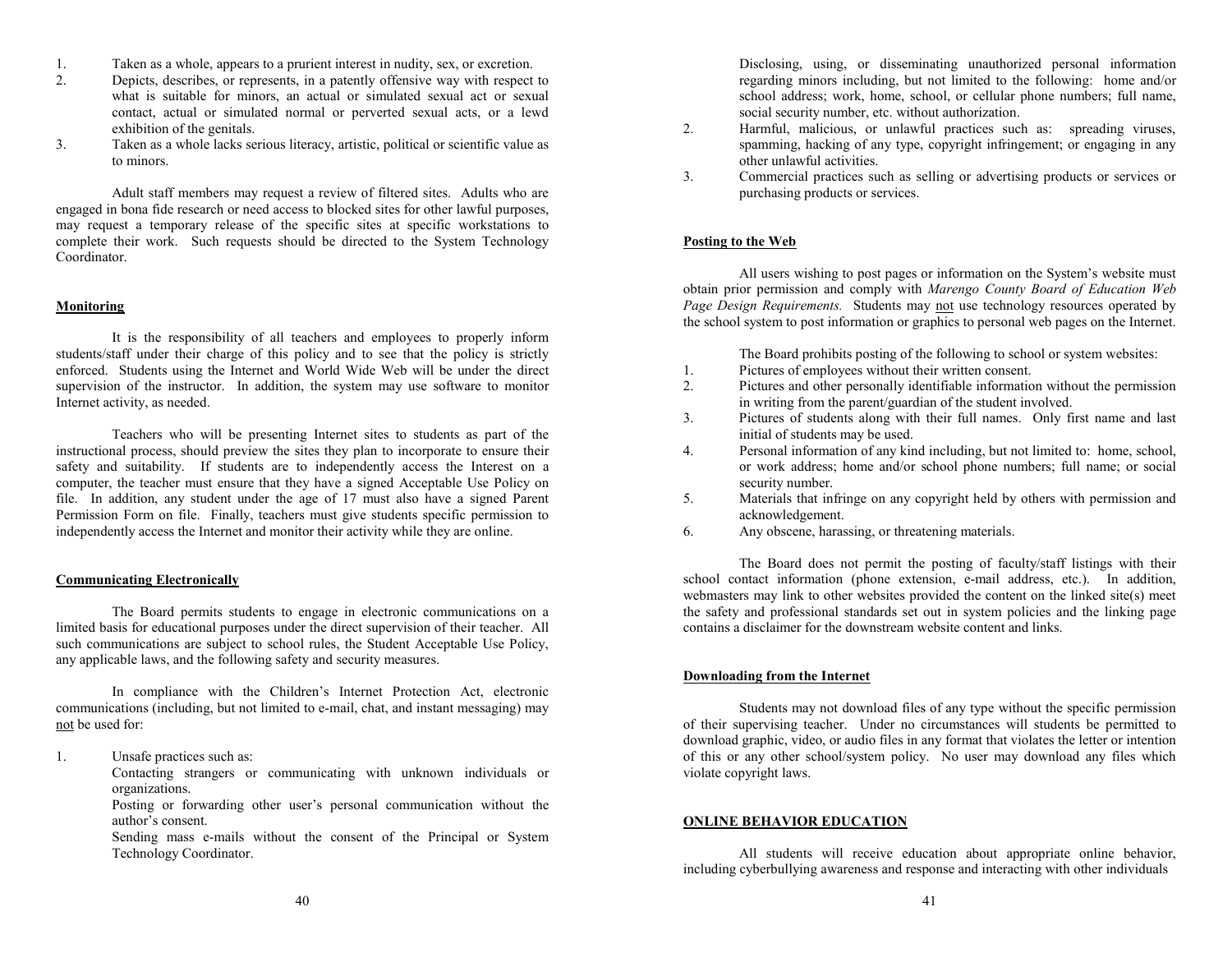on social networking sites and in chat rooms. This education will be provided through the implementation of the Technology Course of Study, through Internet safety awareness and education programs at each school, and through additional efforts made by the Student Services and other departments. In addition, educational materials and links regarding cyberbullying as well as safe and appropriate behavior will be placed on the System's website for access by parents and students.

#### **LIMITATIONS OF LIABILITY**

The Board and its employees make no guarantee that the functions or services provide by or through the System's network will be error-free or without defect. The Marengo County School System will not be responsible for any damage suffered by the user, including but not limited to, loss of data or interruptions of service. The Board will not be responsible for any financial obligations arising from the unauthorized or inappropriate use of system technology.

#### **NOTICE OF RIGHT TO CHANGE**

This policy may be changed by Board approval as deemed necessary to continue to ensure the safety of students and compliance with any and all laws and regulations.

#### **ADDITIONAL RESTRICTIONS**

This policy is intended to work in concert with other System policies, procedures, and guidelines in order to ensure the safe, ethical, and educational use of all technology within the system.

# **ACCESS TO TECHNOLOGY RESOURCES**

The Board permits restricted and conditional access to and use of its technology resources. The term "technology resources" is intended to have a broad interpretation. It includes, but is not limited to, computers, digital devices, electronic communication devices, network equipment, the Internet, e-mail, software, and online venues such as websites, blogs, and online class management systems. Such access and use is restricted to students who are engaged in bona fide educational activities that serve and are consistent with identified educational objectives and who, by signing an acknowledgement form, agree to abide by all Board policies, rules, and regulations regarding technology use.

The Board reserves the right to place conditions on, restrict, or prohibit the use of personally-owned technology resources on its property. In addition, the Board's policies, rules, and regulations also apply to personally-owned technology resources brought on to school property.

Parents of minor students (under the age of 17) may request that their child(ren) not be allowed to independently access the Internet by notifying the school principal in writing within fifteen (15) school days of the student's first day of attendance each school year. This restriction will apply to the student independently operating any Board technology resource to access the Internet, and does not prohibit the student from viewing Internet sites presented by school personnel or by other students as part of a lesson, or from using Internet-hosted software used by the school.

# **RESTRICTION AND LOSS OF PRIVILEGES**

Students are responsible for their behavior as it relates to technology. Therefore, all students should keep their login and passwords secure at all times. Students who violate any Board policy, rule, or regulation regarding technology use may be denied the use of the Board's technology resources, may be prohibited from bringing personally-owned technology onto school property, and may be subject to additional disciplinary action.

#### **LEGAL RESPONSIBILITIES**

Technology networks can provide individuals with access to locations in the United States and around the world. Students and parents should be aware that they may be liable for hurtful speech, invasion of privacy, copyright, and other violations in all fifty (50) states and worldwide. The Board will cooperate with any properly executed request from any local, state, or federal law enforcement agency or civil court.

#### **OWNERSHIP OF RESOURCES AND EXPECTATIONS OF PRIVACY**

All technology resources, including but not limited to, network and Internet resources, accounts, e-mail systems, computers or other devices owned, leased, or maintained by the Board are the sole property of the Board. Users of school system technology resources have no personal right of privacy or confidentiality with respect to the use or content of such resources. Authorized Board personnel may, at any time and without prior notice, access, search, examine, inspect, collect, or retrieve information of any kind from the Board's technology resources, including computer or related equipment, files, and data to determine if a user is in violation of any of the Board's policies, any other matter or reason related to the safe and efficient operation, maintenance, or administration.

In addition, any device (regardless of ownership) brought onto school grounds by a student is subject to immediate inspection when there is a reasonable suspicion that the contents or recent utilization of the device is in violation of any of the Board's policies, rules, or regulations regarding access to and use of technology resources.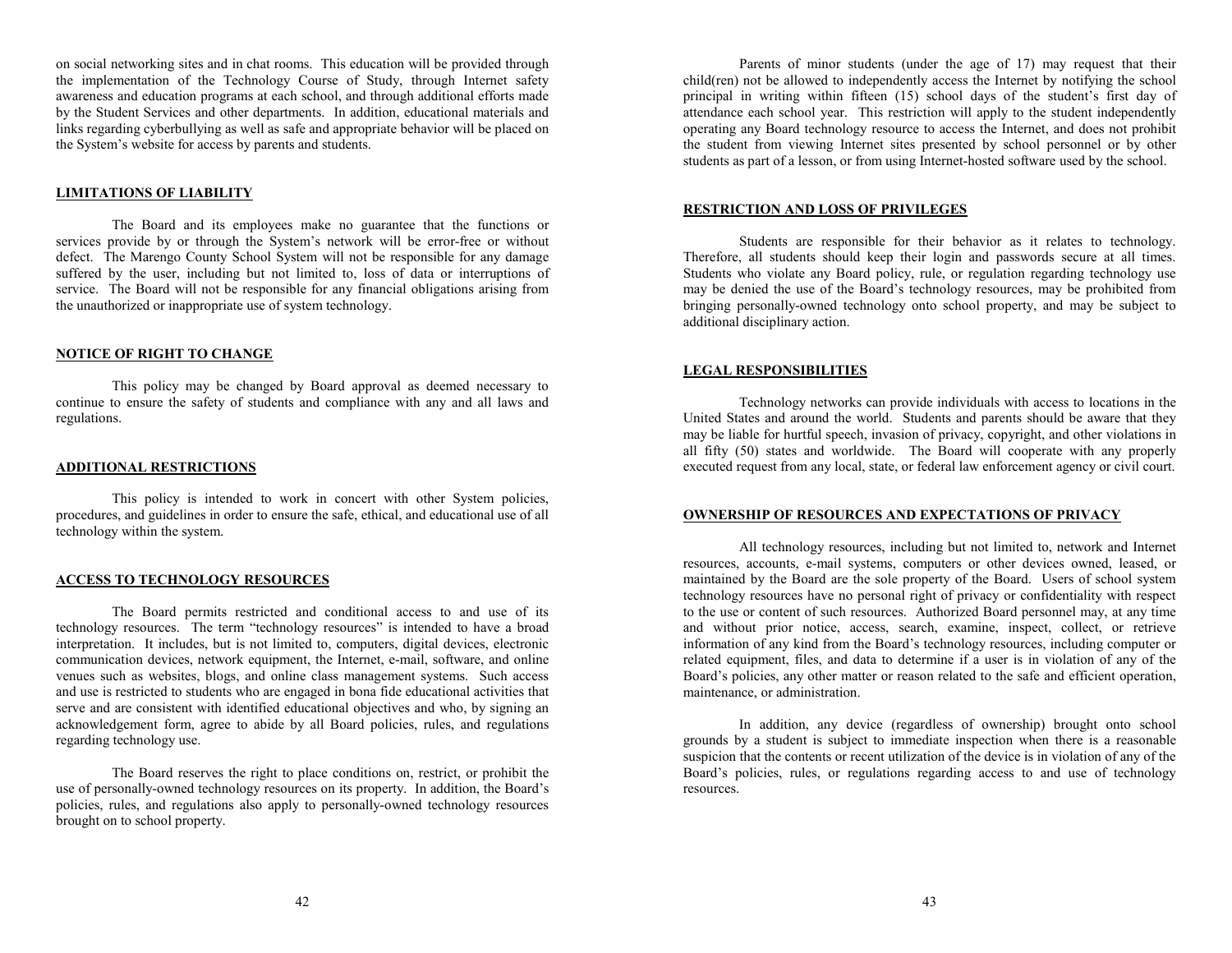# **AVAILABILITY AND SECURITY OF TECHNOLOGY RESOURCES/DATA**

The System does not guarantee its students that all of the files that they store on the Board's' technology resources or the resources themselves will be available, backed up, or protected 100% of the time. The System will take reasonable steps to maintain the security of technology resources; however, no assurance can be given that security breaches will not occur. In addition, network administrators or their designees reserve the right to remove users' files without warning.

# **ADOPTION OF RULES AND REGULATIONS**

The Superintendent is authorized to develop additional or more specific rules and regulations regarding access to and use of technology resources and to require adherence to such rules and regulations through such means as the "Acceptable Use Practices" (AUP) Rules and Regulations, Internet safety policy, and application of appropriate disciplinary policies and procedures.

#### **LIMITATION ON LIABILITY**

The Board makes no warranties of any kind, either expressed or implied, that the functions or the services provided by or through the Board's technology resources will be error-free or without defect. The Board will not be responsible for any damage users may suffer, including but not limited to loss of data, failure to block or filter, or interruption of service.

Although the Board claims ownership of its various technology resources, all user-generated data, including e-mail content and digital images, is implicitly understood to be representative of the author's individual point of view and not that of the school or school system. Students and their parents must also be aware that the Board cannot assume any liability arising out of the illegal or inappropriate use of technology resources.

# **INTERNET SAFETY AND INTERNET ACCEPTABLE USE PRACTICES POLICY**

Dear Parents and Students:

The Marengo County Schools' Internet Safety and Internet Acceptable Use Practices Policy is designed to provide guidelines for using Internet resources in the classrooms, school media center, and computer labs of your school this year. Please take the time to read this policy. If you have any questions about it, please be sure to contact the technology coordinator, at (334) 295-2232.

This policy must be read and signed both by the student and a parent/guardian, and then returned to your child's homeroom teacher. Please return the signed form as soon as possible, since you will not be given access to the Internet until you have agreed to this policy.

Please note that if you violate the terms of this policy, you may lose privileges or receive punishment as defined in the student handbook. It is your responsibility to read and ask questions about this policy.

Your teacher is planning an in-class discussion of this policy after you have had a chance to become familiar with it.

Sincerely,

Luke Hallmark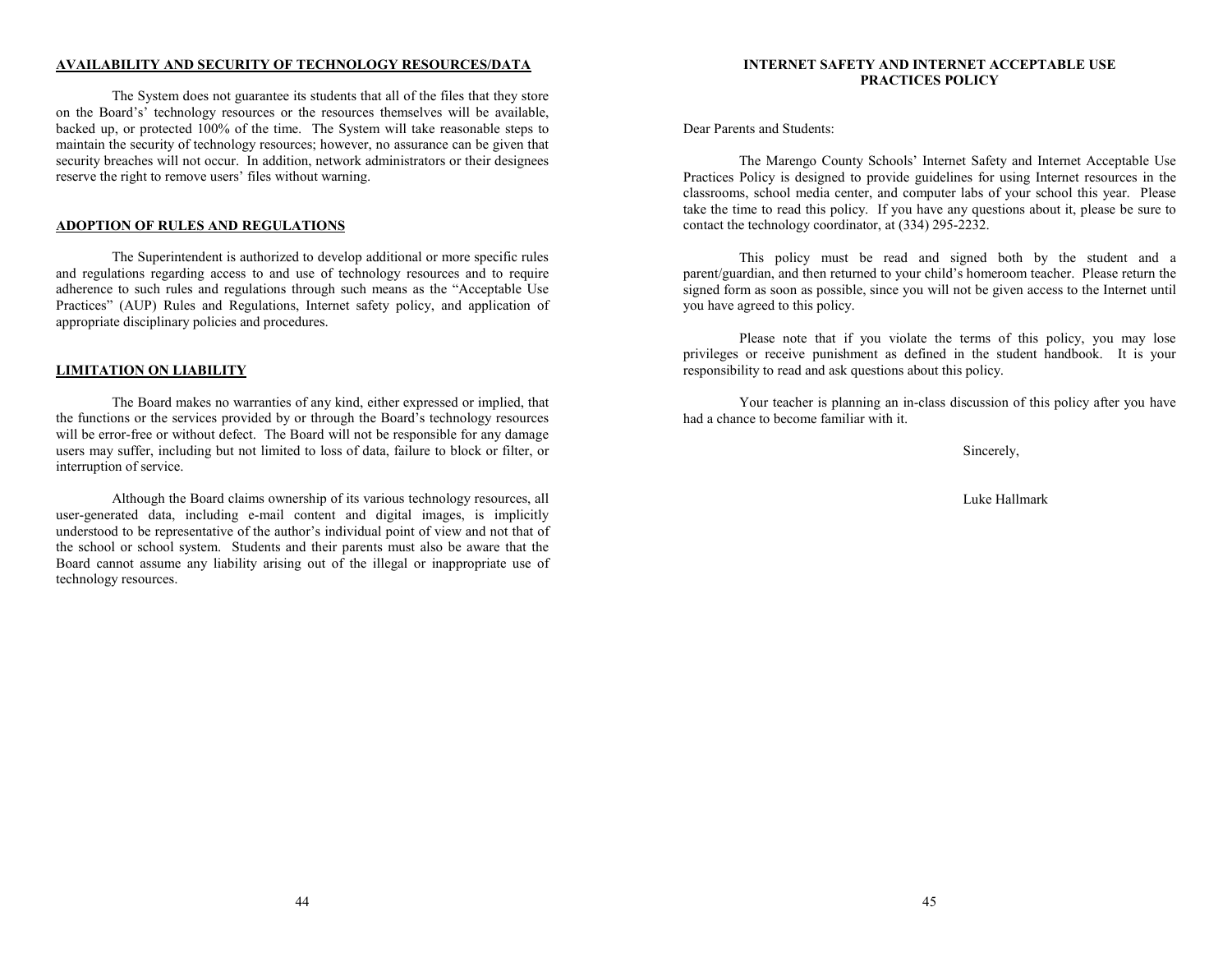# **BULLYING COMPLAINT FORM**

School \_\_\_\_\_\_\_\_\_\_\_\_\_\_\_\_\_\_\_\_\_\_\_\_\_\_\_\_\_\_\_\_\_\_\_\_ Date \_\_\_\_\_\_\_\_\_\_\_\_\_\_\_\_\_\_\_\_\_\_

|                                                                                                                                                                                                                                                                                                                                                                                                                                                                                                                                                                                                                                                                                                                                                                                                                                                                                                                                                                                                                                                                                                                                                                                                                                                                                                                                                                                                                                              | Student Name                                                                                                                                                                                                                                     |
|----------------------------------------------------------------------------------------------------------------------------------------------------------------------------------------------------------------------------------------------------------------------------------------------------------------------------------------------------------------------------------------------------------------------------------------------------------------------------------------------------------------------------------------------------------------------------------------------------------------------------------------------------------------------------------------------------------------------------------------------------------------------------------------------------------------------------------------------------------------------------------------------------------------------------------------------------------------------------------------------------------------------------------------------------------------------------------------------------------------------------------------------------------------------------------------------------------------------------------------------------------------------------------------------------------------------------------------------------------------------------------------------------------------------------------------------|--------------------------------------------------------------------------------------------------------------------------------------------------------------------------------------------------------------------------------------------------|
|                                                                                                                                                                                                                                                                                                                                                                                                                                                                                                                                                                                                                                                                                                                                                                                                                                                                                                                                                                                                                                                                                                                                                                                                                                                                                                                                                                                                                                              | Infraction Reported by: Student<br>Parent                                                                                                                                                                                                        |
| Date of Incident:                                                                                                                                                                                                                                                                                                                                                                                                                                                                                                                                                                                                                                                                                                                                                                                                                                                                                                                                                                                                                                                                                                                                                                                                                                                                                                                                                                                                                            | Time:                                                                                                                                                                                                                                            |
| Specific Location of Incident:<br>Description:                                                                                                                                                                                                                                                                                                                                                                                                                                                                                                                                                                                                                                                                                                                                                                                                                                                                                                                                                                                                                                                                                                                                                                                                                                                                                                                                                                                               |                                                                                                                                                                                                                                                  |
| Other Information:                                                                                                                                                                                                                                                                                                                                                                                                                                                                                                                                                                                                                                                                                                                                                                                                                                                                                                                                                                                                                                                                                                                                                                                                                                                                                                                                                                                                                           |                                                                                                                                                                                                                                                  |
| The Jamari Terrell Williams Student Bullying Prevention Act, No. 2018-472. A<br>continuous pattern of intentional behavior that takes place on school property, on a<br>school bus, or at a school-sponsored function including, but not limited to, written,<br>electronic, verbal, physical, or cyberbullying acts that are reasonably perceived as being<br>motivated by any characteristic of a student, or by the association of a student with an<br>individual who has a particular characteristic, if the characteristic falls into one of the<br>categories of personal characteristics contained in the model policy adopted by the<br>department or by a local board. To constitute bullying, a pattern of behavior may do<br>any of the following:<br>Place a student in reasonable fear of harm to his or her person or damage to<br>his or her property.<br>Have the effect of substantially interfering with the educational performance,<br>opportunities, or benefits of a student.<br>Have the effect of substantially disrupting or interfering with the orderly<br>operation of the school.<br>Have the effect of creating a hostile environment in the school, on school<br>property, on a school bus, or at a school-sponsored function.<br>Have the effect of being sufficiently severe, persistent, or pervasive enough to<br>create an intimating, threatening, or abusive educational environment of a<br>student. |                                                                                                                                                                                                                                                  |
|                                                                                                                                                                                                                                                                                                                                                                                                                                                                                                                                                                                                                                                                                                                                                                                                                                                                                                                                                                                                                                                                                                                                                                                                                                                                                                                                                                                                                                              | Student                                                                                                                                                                                                                                          |
|                                                                                                                                                                                                                                                                                                                                                                                                                                                                                                                                                                                                                                                                                                                                                                                                                                                                                                                                                                                                                                                                                                                                                                                                                                                                                                                                                                                                                                              | OR.                                                                                                                                                                                                                                              |
|                                                                                                                                                                                                                                                                                                                                                                                                                                                                                                                                                                                                                                                                                                                                                                                                                                                                                                                                                                                                                                                                                                                                                                                                                                                                                                                                                                                                                                              | Parent/Guardian<br>Date and the same state of the state of the state of the state of the state of the state of the state of the state of the state of the state of the state of the state of the state of the state of the state of the state of |
|                                                                                                                                                                                                                                                                                                                                                                                                                                                                                                                                                                                                                                                                                                                                                                                                                                                                                                                                                                                                                                                                                                                                                                                                                                                                                                                                                                                                                                              |                                                                                                                                                                                                                                                  |